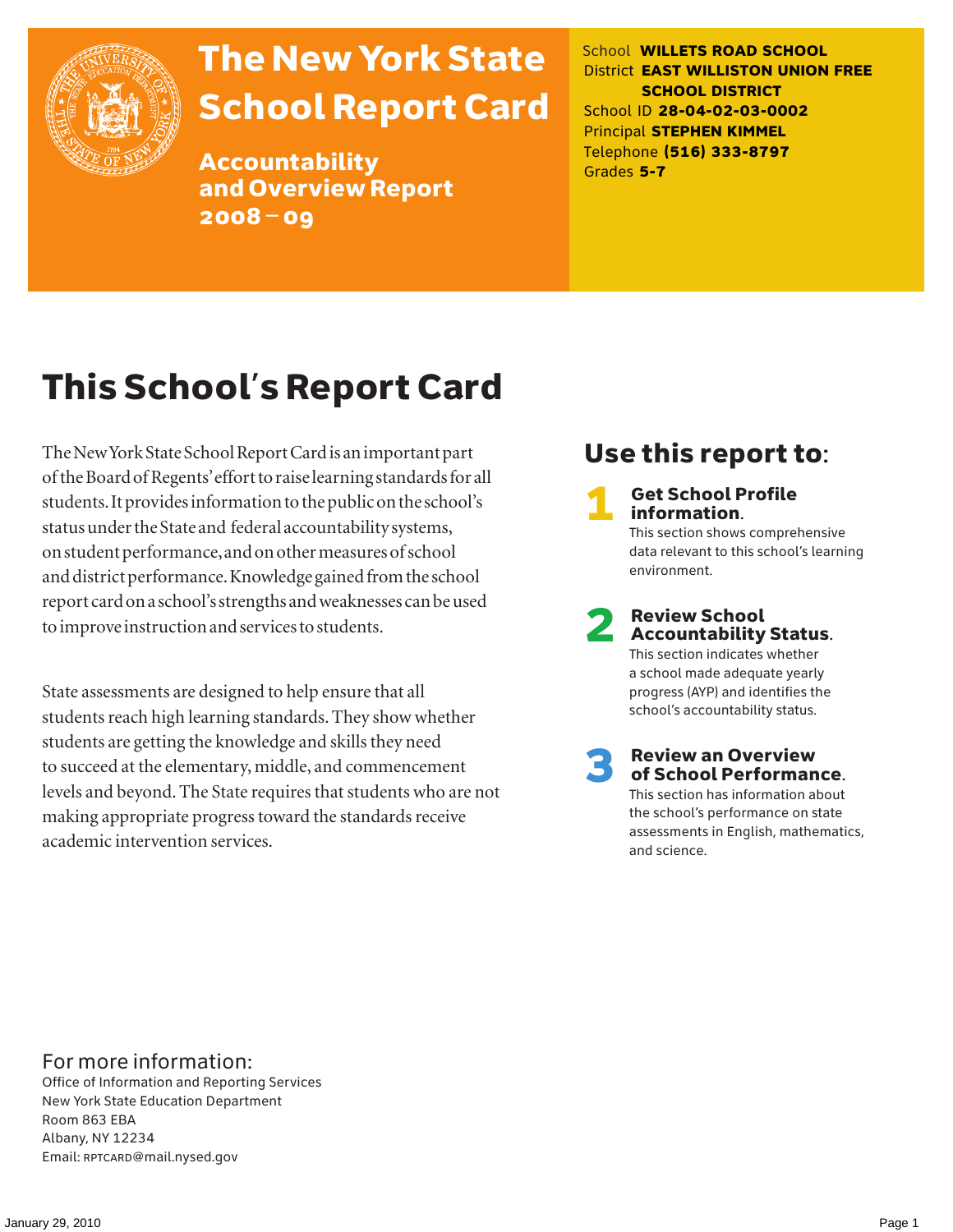School **WILLETS ROAD SCHOOL** District **EAST WILLISTON UNION FREE SCHOOL** School ID **28-04-02-03-0002 DISTRICT**

## School Profile

This section shows comprehensive data relevant to this school's learning environment, including information about enrollment, average class size, and teacher qualifications.

### Enrollment

|                            | 2006-07 | $2007 - 08$ | $2008 - 09$ |
|----------------------------|---------|-------------|-------------|
| Pre-K                      | 0       | 0           | 0           |
| Kindergarten               | 0       | 0           | 0           |
| Grade 1                    | 0       | 0           | 0           |
| Grade 2                    | 0       | 0           | 0           |
| Grade 3                    | 0       | 0           | 0           |
| Grade 4                    | 0       | 0           | 0           |
| Grade 5                    | 165     | 159         | 144         |
| Grade 6                    | 150     | 173         | 156         |
| <b>Ungraded Elementary</b> | 0       | 0           | 0           |
| Grade 7                    | 163     | 151         | 173         |
| Grade 8                    | 0       | 0           | 0           |
| Grade 9                    | 0       | 0           | 0           |
| Grade 10                   | 0       | 0           | 0           |
| Grade 11                   | 0       | 0           | 0           |
| Grade 12                   | 0       | 0           | 0           |
| <b>Ungraded Secondary</b>  | 0       | 0           | 0           |
| Total K-12                 | 478     | 483         | 473         |

### Enrollment Information

*Enrollment* counts are as of Basic Educational Data System (BEDS) day, which is typically the first Wednesday of October of the school year. Students who attend BOCES programs on a part-time basis are included in a school's enrollment. Students who attend BOCES on a full-time basis or who are placed full time by the district in an out-of-district placement are not included in a school's enrollment. Students classified by schools as "pre-first" are included in first grade counts.

### Average Class Size

|                       | $2006 - 07$ | $2007 - 08$ | $2008 - 09$ |
|-----------------------|-------------|-------------|-------------|
| <b>Common Branch</b>  | 23          | 23          | 23          |
| Grade 8               |             |             |             |
| English               |             |             |             |
| <b>Mathematics</b>    |             |             |             |
| Science               |             |             |             |
| <b>Social Studies</b> |             |             | 23          |
| Grade 10              |             |             |             |
| English               |             |             |             |
| <b>Mathematics</b>    |             |             |             |
| Science               |             |             |             |
| <b>Social Studies</b> |             |             |             |

### Average Class Size Information

*Average Class Size* is the total registration in specified classes divided by the number of those classes with registration. *Common Branch* refers to self-contained classes in Grades 1–6.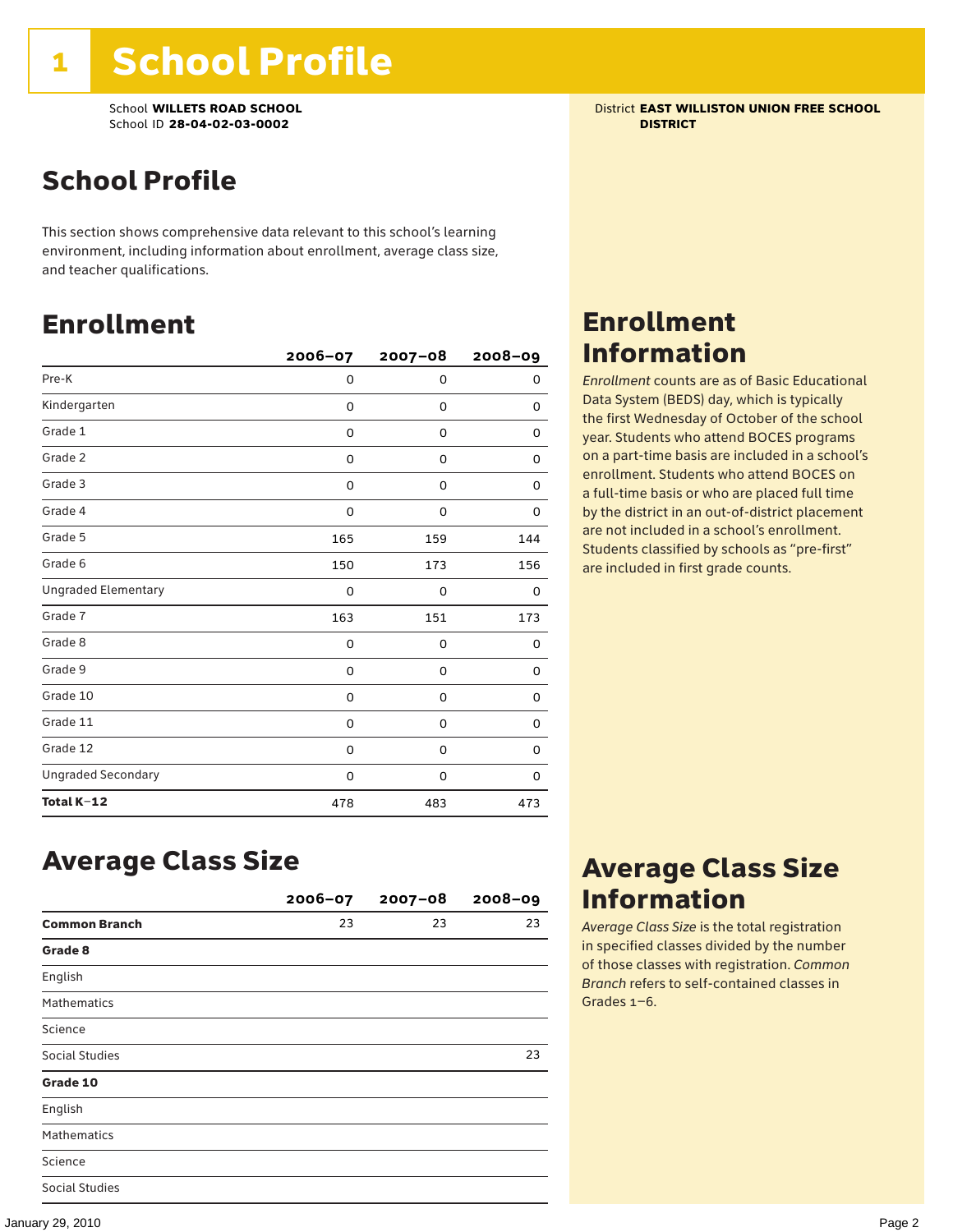## Demographic Factors

|                                                    |     | 2006-07 |              | 2007-08 |                | $2008 - 09$ |
|----------------------------------------------------|-----|---------|--------------|---------|----------------|-------------|
|                                                    | #   | %       | #            | %       | #              | %           |
| Eligible for Free Lunch                            | 1   | 0%      | 6            | 1%      | $\overline{1}$ | 1%          |
| Reduced-Price Lunch                                | 0   | 0%      | $\mathbf{1}$ | 0%      | 0              | 0%          |
| Student Stability*                                 |     | 96%     |              | 98%     |                | 100%        |
| Limited English Proficient                         | 8   | 2%      | 7            | 1%      | 7              | 1%          |
| <b>Racial/Ethnic Origin</b>                        |     |         |              |         |                |             |
| American Indian or Alaska Native                   | 0   | 0%      | 0            | 0%      | 0              | 0%          |
| <b>Black or African American</b>                   | 0   | 0%      | 3            | 1%      | 2              | 0%          |
| Hispanic or Latino                                 | 9   | 2%      | 11           | 2%      | 4              | 1%          |
| Asian or Native<br>Hawaiian/Other Pacific Islander | 76  | 16%     | 77           | 16%     | 60             | 13%         |
| White                                              | 393 | 82%     | 392          | 81%     | 402            | 85%         |
| Multiracial                                        | 0   | 0%      | 0            | 0%      | 5              | 1%          |

\* Available only at the school level.

### Attendance and Suspensions

|                            |   | $2005 - 06$   |   | $2006 - 07$   |   | $2007 - 08$ |  |
|----------------------------|---|---------------|---|---------------|---|-------------|--|
|                            | # | $\frac{0}{0}$ | # | $\frac{0}{6}$ | # | $\%$        |  |
| Annual Attendance Rate     |   | 96%           |   | 97%           |   | 96%         |  |
| <b>Student Suspensions</b> |   | በ%            |   | 1%            |   | 2%          |  |

School **WILLETS ROAD SCHOOL** District **EAST WILLISTON UNION FREE SCHOOL**

### Demographic Factors Information

*Eligible for Free Lunch* and *Reduced*-*Price Lunch* percentages are determined by dividing the number of approved lunch applicants by the Basic Educational Data System (BEDS) enrollment in full-day Kindergarten through Grade 12. *Eligible for Free Lunch* and *Limited English Proficient* counts are used to determine *Similar Schools* groupings within a *Need*/*Resource Capacity* category. *Student Stability* is the percentage of students in the highest grade in a school who were also enrolled in that school at any time during the previous school year. (For example, if School A, which serves Grades 6–8, has 100 students enrolled in Grade 8 this year, and 92 of those 100 students were also enrolled in School A last year, the stability rate for the school is 92 percent.)

### Attendance and Suspensions Information

*Annual Attendance Rate* is determined by dividing the school's total actual attendance by the total possible attendance for a school year. A school's actual attendance is the sum of the number of students in attendance on each day the school was open during the school year. Possible attendance is the sum of the number of enrolled students who should have been in attendance on each day the school was open during the school year. *Student Suspension* rate is determined by dividing the number of students who were suspended from school (not including in-school suspensions) for one full day or longer anytime during the school year by the Basic Educational Data System (BEDS) day enrollments for that school year. A student is counted only once, regardless of whether the student was suspended one or more times during the school year.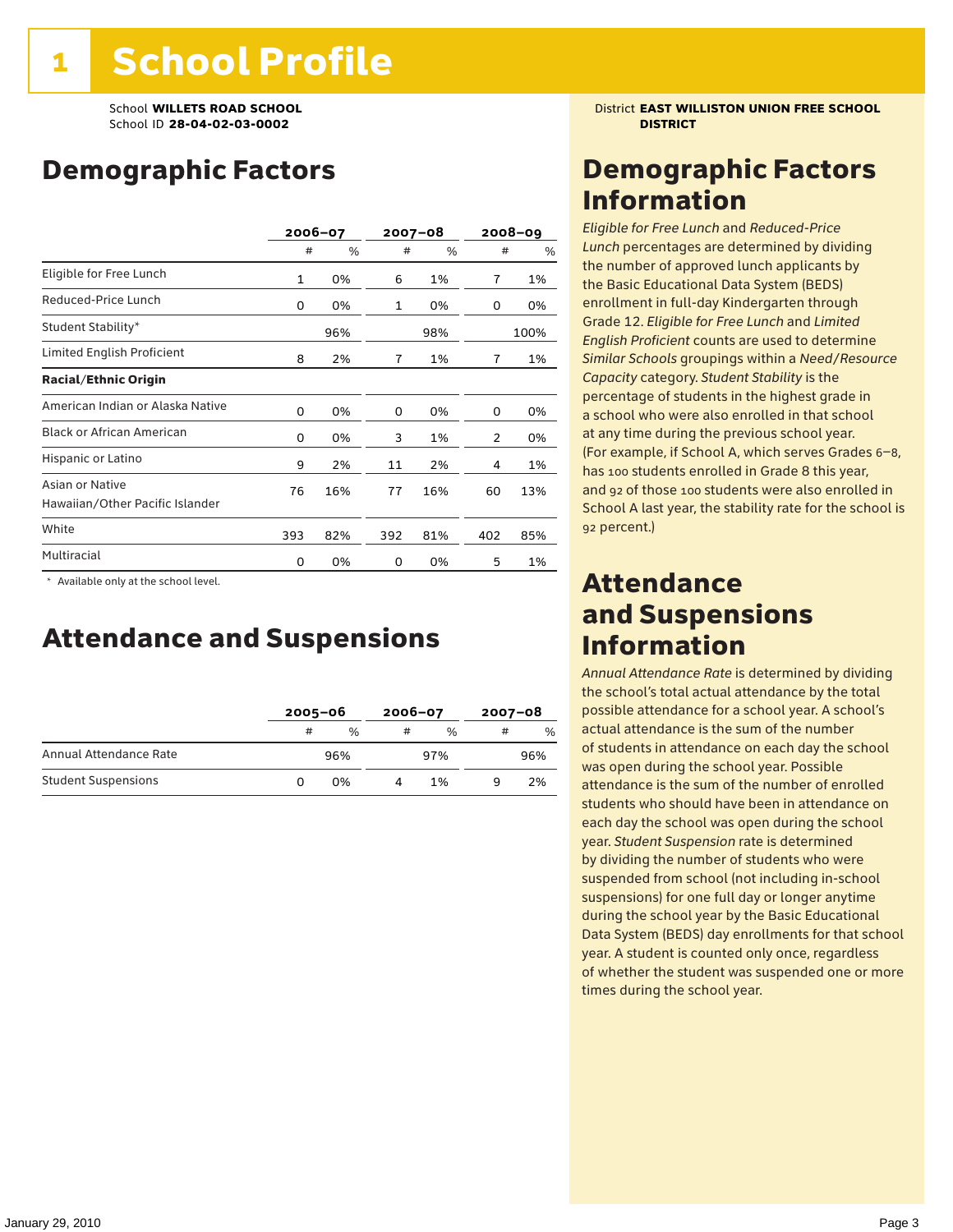### Teacher Qualifications

|                                                                 | $2006 - 07$ | $2007 - 08$ | $2008 - 09$ |
|-----------------------------------------------------------------|-------------|-------------|-------------|
| <b>Total Number of Teachers</b>                                 | 41          | 42          | 41          |
| Percent with No Valid<br><b>Teaching Certificate</b>            | 0%          | 0%          | 0%          |
| Percent Teaching Out<br>of Certification                        | 2%          | 5%          | 0%          |
| Percent with Fewer Than<br>Three Years of Experience            | 0%          | 2%          | 0%          |
| Percentage with Master's Degree<br>Plus 30 Hours or Doctorate   | 61%         | 60%         | 66%         |
| <b>Total Number of Core Classes</b>                             | 162         | 162         | 159         |
| Percent Not Taught by<br><b>Highly Qualified Teachers</b>       | 2%          | 2%          | 0%          |
| <b>Total Number of Classes</b>                                  | 200         | 210         | 195         |
| Percent Taught by Teachers Without<br>Appropriate Certification | 3%          | 3%          | 2%          |

### Teacher Turnover Rate

|                                                                       | 2005-06 | 2006-07 | 2007-08 |
|-----------------------------------------------------------------------|---------|---------|---------|
| Turnover Rate of Teachers with Fewer<br>than Five Years of Experience | 40%     | በ%      | 0%      |
| Turnover Rate of All Teachers                                         | 13%     | 7%      | 5%      |

### Staff Counts

|                                       | $2006 - 07$ | $2007 - 08$ | $2008 - 09$ |
|---------------------------------------|-------------|-------------|-------------|
| <b>Total Other Professional Staff</b> | 4           |             |             |
| Total Paraprofessionals*              | N/A         | N/A         | N/A         |
| <b>Assistant Principals</b>           |             |             |             |
| Principals                            |             |             |             |

\* Not available at the school level.

School **WILLETS ROAD SCHOOL** District **EAST WILLISTON UNION FREE SCHOOL**

### Teacher Qualifications Information

The *Percent Teaching Out of Certification* is the percent doing so more than on an incidental basis; that is, the percent teaching for more than five periods per week outside certification.

*Core Classes* are primarily K-6 common branch, English, mathematics, science, social studies, art, music, and foreign languages. To be *Highly Qualified*, a teacher must have at least a Bachelor's degree, be certified to teach in the subject area, and show subject matter competency.

### Teacher Turnover Rate Information

*Teacher Turnover Rate* for a specified school year is the number of teachers in that school year who were not teaching in the following school year divided by the number of teachers in the specified school year, expressed as a percentage.

### Staff Counts Information

*Other Professionals* includes administrators, guidance counselors, school nurses, psychologists, and other professionals who devote more than half of their time to non-teaching duties. Teachers who are shared between buildings within a district are reported on the district report only.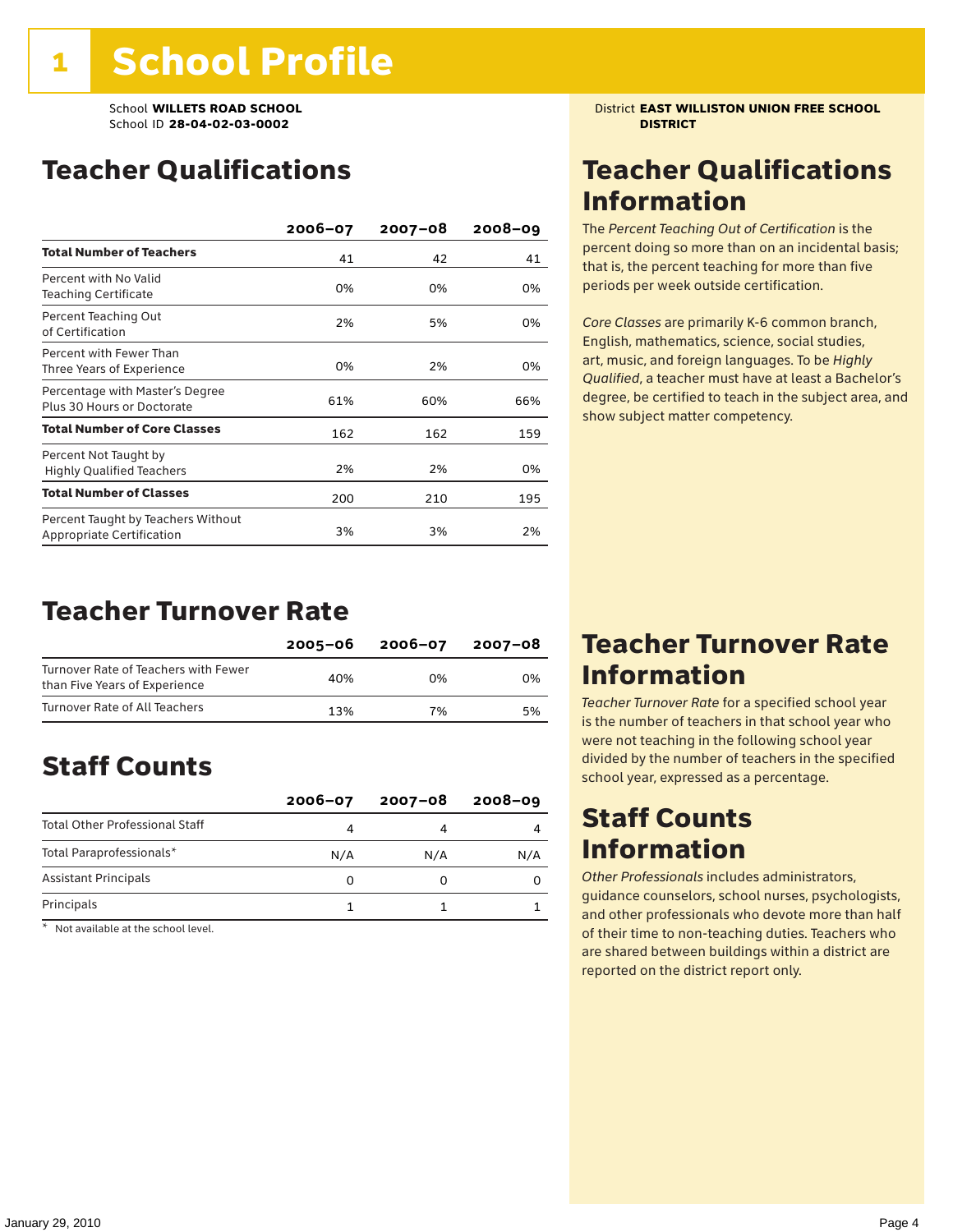### Understanding How Accountability Works in New York State

The federal No Child Left Behind (NCLB) Act requires that states develop and report on measures of student proficiency in 1) English language arts (ELA), in 2) mathematics, and on 3) a third indicator. In New York State in 2008–09, the third indicator is science at the elementary/middle level and graduation rate at the secondary level. Schools or districts that meet predefined goals on these measures are making Adequate Yearly Progress (AYP).



For more information about accountability in New York State, visit: http://www.emsc.nysed.gov/irts/accountability/

### 1 English Language Arts (ELA)

To make AYP in ELA, every accountability group must make AYP. For a group to make AYP, it must meet the participation *and* the performance criteria.

#### A Participation Criterion

At the elementary/middle level, 95 percent of Grades 3–8 students enrolled during the test administration period in each group with 40 or more students must be tested on the New York State Testing Program (NYSTP) in ELA or, if appropriate, the New York State English as a Second Language Achievement Test (NYSESLAT), or the New York State Alternate Assessment (NYSAA) in ELA. At the secondary level, 95 percent of seniors in 2008–09 in each accountability group with 40 or more students must have taken an English examination that meets the students' graduation requirement.

#### B Performance Criterion

At the elementary/middle level, the Performance Index (PI) of each group with 30 or more continuously enrolled tested students must equal or exceed its Effective Annual Measurable Objective (AMO) or the group must make Safe Harbor. (NYSESLAT is used only for participation.) At the secondary level, the PI of each group in the 2005 cohort with 30 or more members must equal or exceed its Effective AMO or the group must make Safe Harbor. To make Safe Harbor, the PI of the group must equal or exceed its Safe Harbor Target and the group must qualify for Safe Harbor using the third indicator, science or graduation rate.

### 2 Mathematics

The same criteria for making AYP in ELA apply to mathematics. At the elementary/middle level, the measures used to determine AYP are the NYSTP and the NYSAA in mathematics. At the secondary level, the measures are mathematics examinations that meet the students' graduation requirement.

### 3 Third Indicator

In addition to English language arts and mathematics, the school must also make AYP in a third area of achievement. This means meeting the criteria in science at the elementary/middle level and the criteria in graduation rate at the secondary level.

Elementary/Middle-Level Science: To make AYP, the All Students group must meet the participation criterion *and* the performance criterion.

#### A Participation Criterion

Eighty percent of students in Grades 4 and/or 8 enrolled during the test administration period in the All Students group, if it has 40 or more students, must be tested on an accountability measure. In Grade 4, the measures are the Grade 4 elementary-level science test and the Grade 4 NYSAA in science. In Grade 8 science, the measures are the Grade 8 middle-level science test, Regents science examinations, and the Grade 8 NYSAA in science.

#### B Performance Criterion

The PI of the All Students group, if it has 30 or more students, must equal or exceed the State Science Standard (100) or the Science Progress Target.

Qualifying for Safe Harbor in Elementary/Middle-Level ELA and Math: To qualify, the group must meet both the participation criterion and the performance criterion in science.

Secondary-Level Graduation Rate: For a school to make AYP in graduation rate, the percent of students in the 2004 graduation-rate total cohort in the All Students group earning a local or Regents diploma by August 31, 2008 must equal or exceed the Graduation-Rate Standard (55%) or the Graduation-Rate Progress Target.

Qualifying for Safe Harbor in Secondary-Level ELA and Math: To qualify, the percent of the 2004 graduation-rate total cohort earning a local or Regents diploma by August 31, 2008 must equal or exceed the Graduation-Rate Standard (55%) or the Graduation-Rate Progress Target for that group.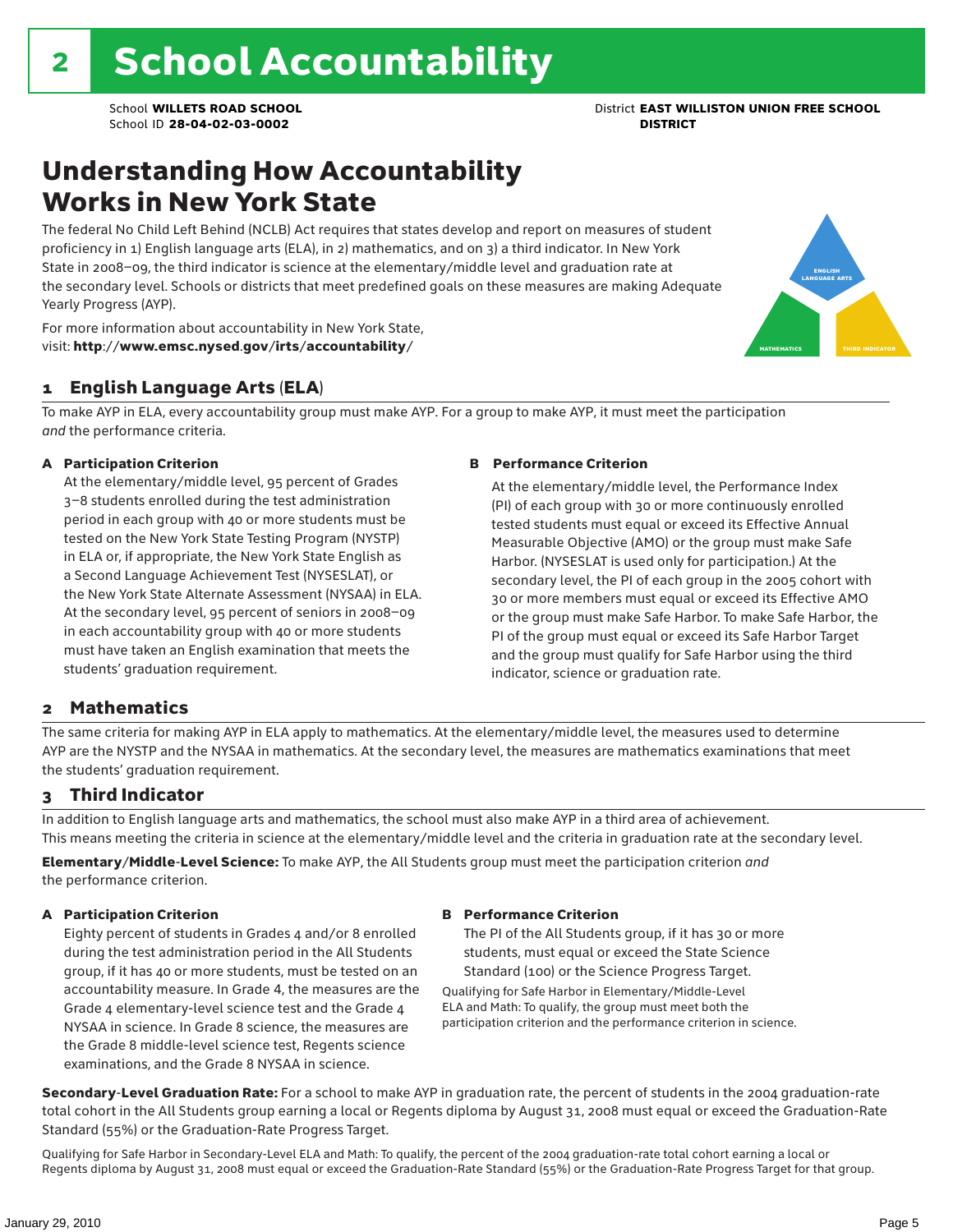# Useful Terms for Understanding Accountability

#### Accountability Cohort for English and Mathematics

The 2005 school accountability cohort consists of all students who first entered Grade 9 anywhere in the 2005–06 school year, and all ungraded students with disabilities who reached their seventeenth birthday in the 2005–06 school year, who were enrolled on October 1, 2008 and did not transfer to a diploma granting program. Students who earned a high school equivalency diploma or were enrolled in an approved high school equivalency preparation program on June 30, 2009, are not included in the 2005 school accountability cohort. The 2005 district accountability cohort consists of all students in each school accountability cohort plus students who transferred within the district after BEDS day plus students who were placed outside the district by the Committee on Special Education or district administrators and who met the other requirements for cohort membership. Cohort is defined in Section 100.2 (p) (16) of the Commissioner's Regulations.

#### Adequate Yearly Progress (AYP)

Adequate Yearly Progress (AYP) indicates satisfactory progress by a district or a school toward the goal of proficiency for all students.

#### Annual Measurable Objective (AMO)

The Annual Measurable Objective (AMO) is the Performance Index (PI) value that signifies that an accountability group is making satisfactory progress toward the goal that 100 percent of students will be proficient in the State's learning standards for English language arts and mathematics by 2013–14. The AMOs for each grade level will be increased as specified in CR100.2(p)(14) and will reach 200 in 2013–14. (See Effective AMO for further information.)

#### Continuously Enrolled Students

At the elementary/middle level, continuously enrolled students are those enrolled in the school or district on BEDS day (usually the first Wednesday in October) of the school year until the test administration period. At the secondary level, all students who meet the criteria for inclusion in the accountability cohort are considered to be continuously enrolled.

#### Effective Annual Measurable Objective (Effective AMO)

The Effective Annual Measurable Objective (Effective AMO) is the Performance Index (PI) value that each accountability group within a school or district is expected to achieve to make Adequate Yearly Progress (AYP). The Effective AMO is the lowest PI that an accountability group of a given size can achieve in a subject for the group's PI not to be considered significantly different from the AMO for that subject. If an accountability group's PI equals or exceeds the Effective AMO, it is considered to have made AYP. A more complete definition of Effective AMO and a table showing the PI values that each group size must equal or exceed to make AYP are available at www.emsc.nysed.gov/irts.

#### Graduation-Rate Total Cohort

This term is defined on the graduation-rate accountability page.

#### Performance Index (PI)

A Performance Index is a value from 0 to 200 that is assigned to an accountability group, indicating how that group performed on a required State test (or approved alternative) in English language arts, mathematics, or science. Student scores on the tests are converted to four performance levels, from Level 1 to Level 4. (See performance level definitions on the Overview Summary page.) At the elementary/middle level, the PI is calculated using the following equation:

100 × [(Count of Continuously Enrolled Tested Students Performing at Levels 2, 3, and 4 + the Count at Levels 3 and 4) ÷ Count of All Continuously Enrolled Tested Students]

At the secondary level, the PI is calculated using the following equation:

100 × [(Count of Cohort Members Performing at

Levels 2, 3, and 4 + the Count at Levels 3 and 4)  $\div$  Count of All Cohort Members]

A list of tests used to measure student performance for accountability is available at www.emsc.nysed.gov/irts.

#### Progress Target

For accountability groups below the State Standard in science or graduation rate, the Progress Target is an alternate method for making Adequate Yearly Progress (AYP) or qualifying for Safe Harbor in English language arts and mathematics based on improvement over the previous year's performance.

#### Safe Harbor

Safe Harbor provides an alternate means to demonstrate Adequate Yearly Progress (AYP) for accountability groups that do not achieve their Effective Annual Measurable Objectives (AMOs) in English or mathematics.

#### Safe Harbor Targets

The 2008–09 safe harbor targets were calculated using the following equation:

2007–08 PI + (200 – the 2007–08 PI) × 0.10

#### Science Progress Target

The elementary/middle-level 2008–09 Science Progress Target is calculated by adding one point to the 2007–08 PI. The 2009–10 Science Progress Target is calculated by adding one point to the 2008–09 PI. The 2008–09 target is provided for groups whose PI was below the State Science Standard in 2008–09.

#### Science Standard

The criterion value that represents a minimally satisfactory performance in science. In 2008–09, the State Science Standard at the elementary/middle level is a Performance Index (PI) of 100. The Commissioner may raise the State Science Standard at his discretion in future years.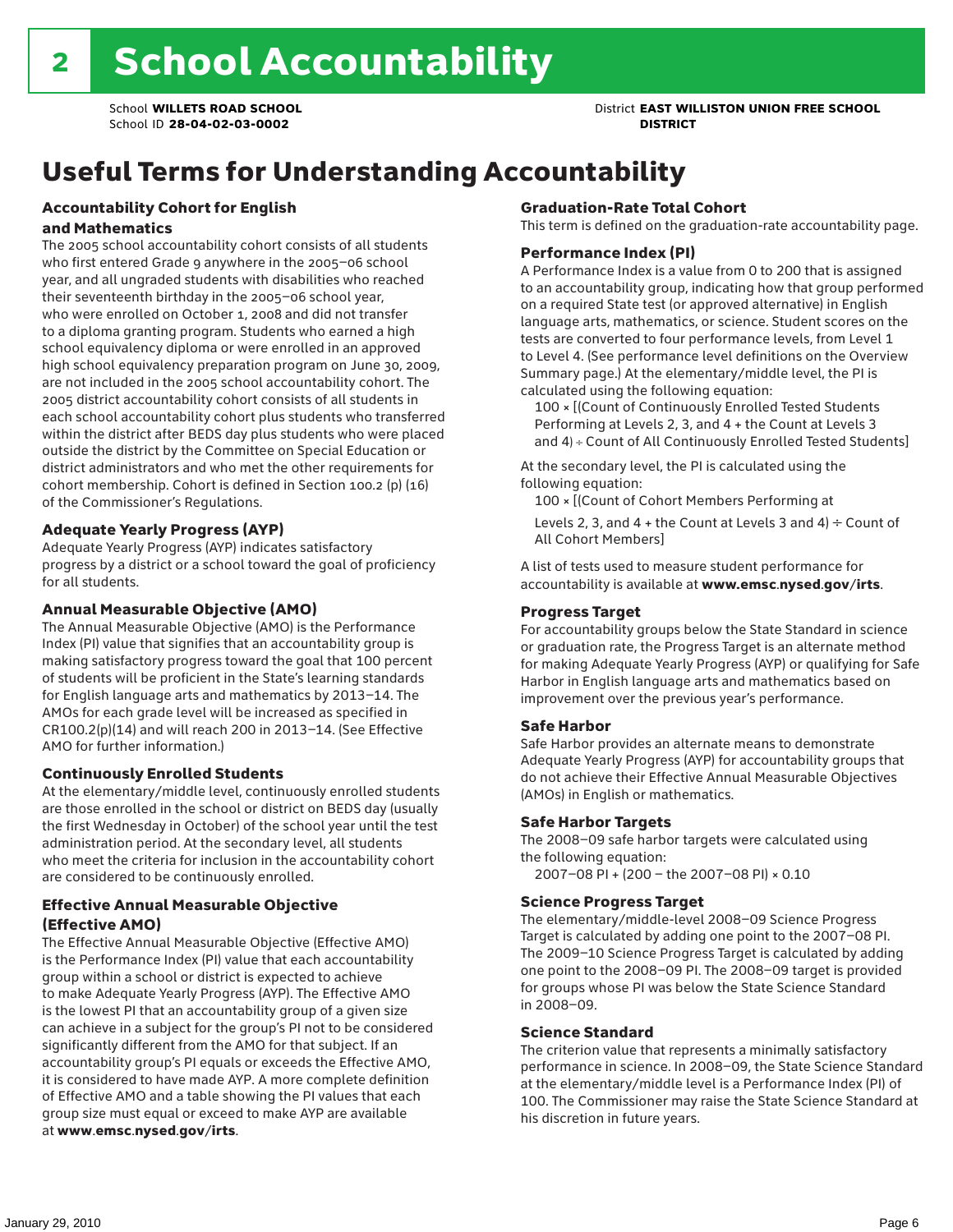School **WILLETS ROAD SCHOOL** District **EAST WILLISTON UNION FREE SCHOOL**

## Understanding Your School Accountability Status

New York State has been approved by the United States Department of Education to participate in a differentiated accountability pilot program. Under this program, each public school in the state is assigned an accountability status "phase" (good standing, improvement, corrective action, or restructuring) based on its history of making Adequate Yearly Progress (AYP) and its AYP status in 2008–09. If the school is identified for improvement, corrective action, or restructuring under this program, the school is also assigned to an accountability "category" (basic, focused, or comprehensive) based on the student groups whose failure to make AYP caused the school to be identified or the "measures" for which it was identified.

Accountability measures for schools at the elementary/middle level are English language arts (ELA), mathematics, and science; at the secondary level, they are ELA, mathematics, and graduation rate. A school may be in a different accountability status phase for each measure. The school's overall status is its most advanced New York State accountability phase and its highest category within that phase.

For more information on this program and for this school's 2009–10 accountability status, see http://www.emsc.nysed.gov/irts/accountability/designations/.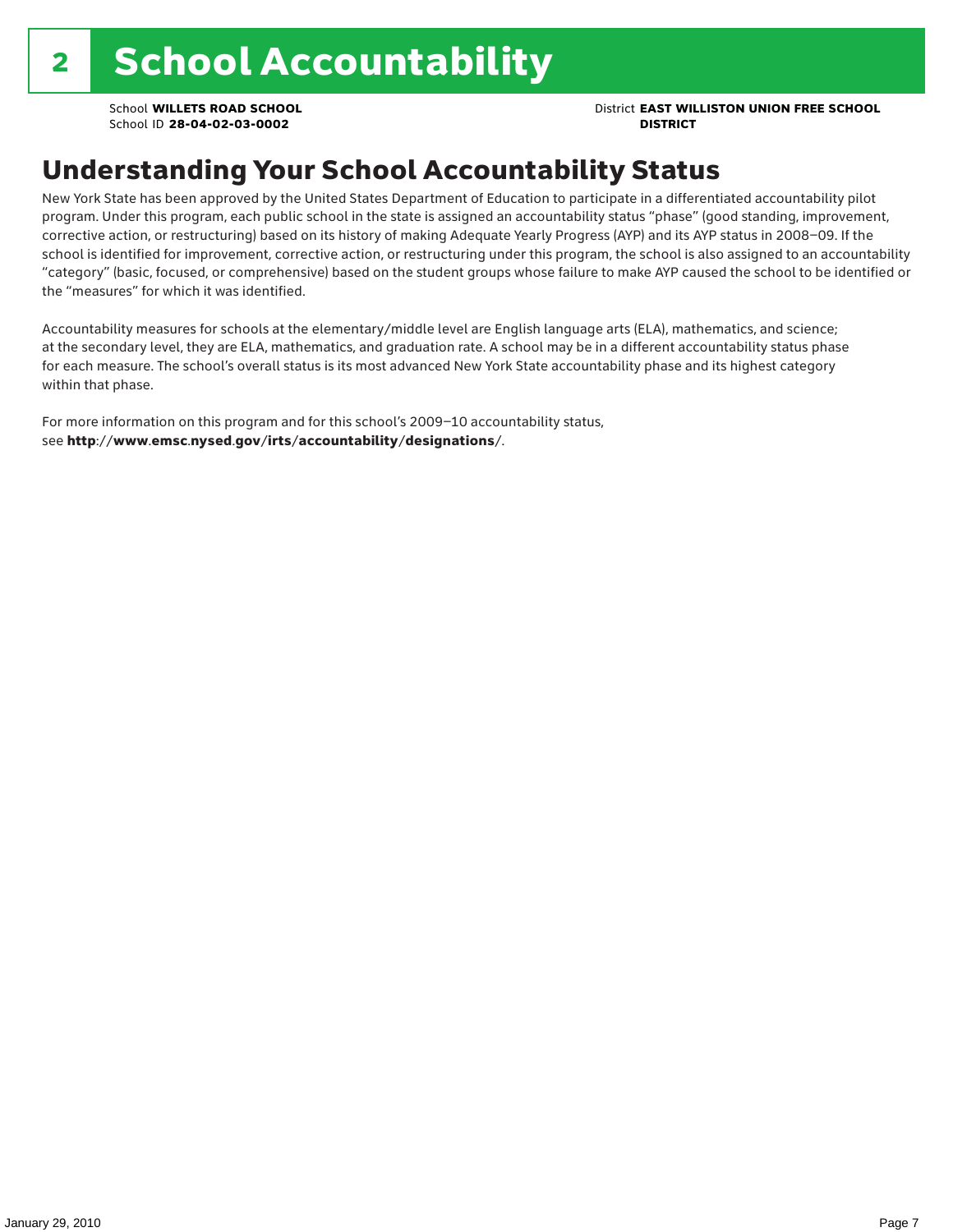# 2 School Accountability

School ID 28-04-02-03-0002

School **WILLETS ROAD SCHOOL**<br>School ID 28-04-02-03-0002<br>**DISTRICT** DISTRICT

### Summary

| <b>Overall Accountability</b> |                                                                  |
|-------------------------------|------------------------------------------------------------------|
| Status $(2009 - 10)$          | For this school's 2009-10 accountability status,                 |
|                               | see http://www.emsc.nysed.gov/irts/accountability/designations/. |

| <b>Title I Part A Funding</b> | Years the School Received Title I Part A Funding |             |             |  |  |  |
|-------------------------------|--------------------------------------------------|-------------|-------------|--|--|--|
|                               | 2007-08                                          | $2008 - 09$ | $2009 - 10$ |  |  |  |
|                               | YES                                              | YES         | YES         |  |  |  |

### On which accountability measures did this school make Adequate Yearly Progress (AYP) and which groups made AYP on each measure?

|                                                     | <b>Elementary/Middle Level</b> |               |         |               | <b>Secondary Level</b> |                        |  |  |
|-----------------------------------------------------|--------------------------------|---------------|---------|---------------|------------------------|------------------------|--|--|
|                                                     | English                        |               |         | English       |                        |                        |  |  |
| <b>Student Groups</b>                               | Language Arts                  | Mathematics   | Science | Language Arts | Mathematics            | <b>Graduation Rate</b> |  |  |
| <b>All Students</b>                                 | V                              | V             |         |               |                        |                        |  |  |
| <b>Ethnicity</b>                                    |                                |               |         |               |                        |                        |  |  |
| American Indian or Alaska Native                    |                                |               |         |               |                        |                        |  |  |
| <b>Black or African American</b>                    |                                |               |         |               |                        |                        |  |  |
| Hispanic or Latino                                  |                                |               |         |               |                        |                        |  |  |
| Asian or Native Hawaiian/Other Pacific<br>Islander  | V                              | V             |         |               |                        |                        |  |  |
| White                                               | ✔                              | ✔             |         |               |                        |                        |  |  |
| Multiracial                                         |                                |               |         |               |                        |                        |  |  |
| <b>Other Groups</b>                                 |                                |               |         |               |                        |                        |  |  |
| <b>Students with Disabilities</b>                   | V                              | V             |         |               |                        |                        |  |  |
| Limited English Proficient                          |                                |               |         |               |                        |                        |  |  |
| <b>Economically Disadvantaged</b>                   |                                |               |         |               |                        |                        |  |  |
| <b>Student groups making</b><br>AYP in each subject | $\vee$ 4 of 4                  | $\vee$ 4 of 4 |         |               |                        |                        |  |  |

#### AYP Status

Made AYP

✔SH Made AYP Using Safe Harbor Target

✘ Did Not Make AYP

— Insufficient Number of Students to Determine AYP Status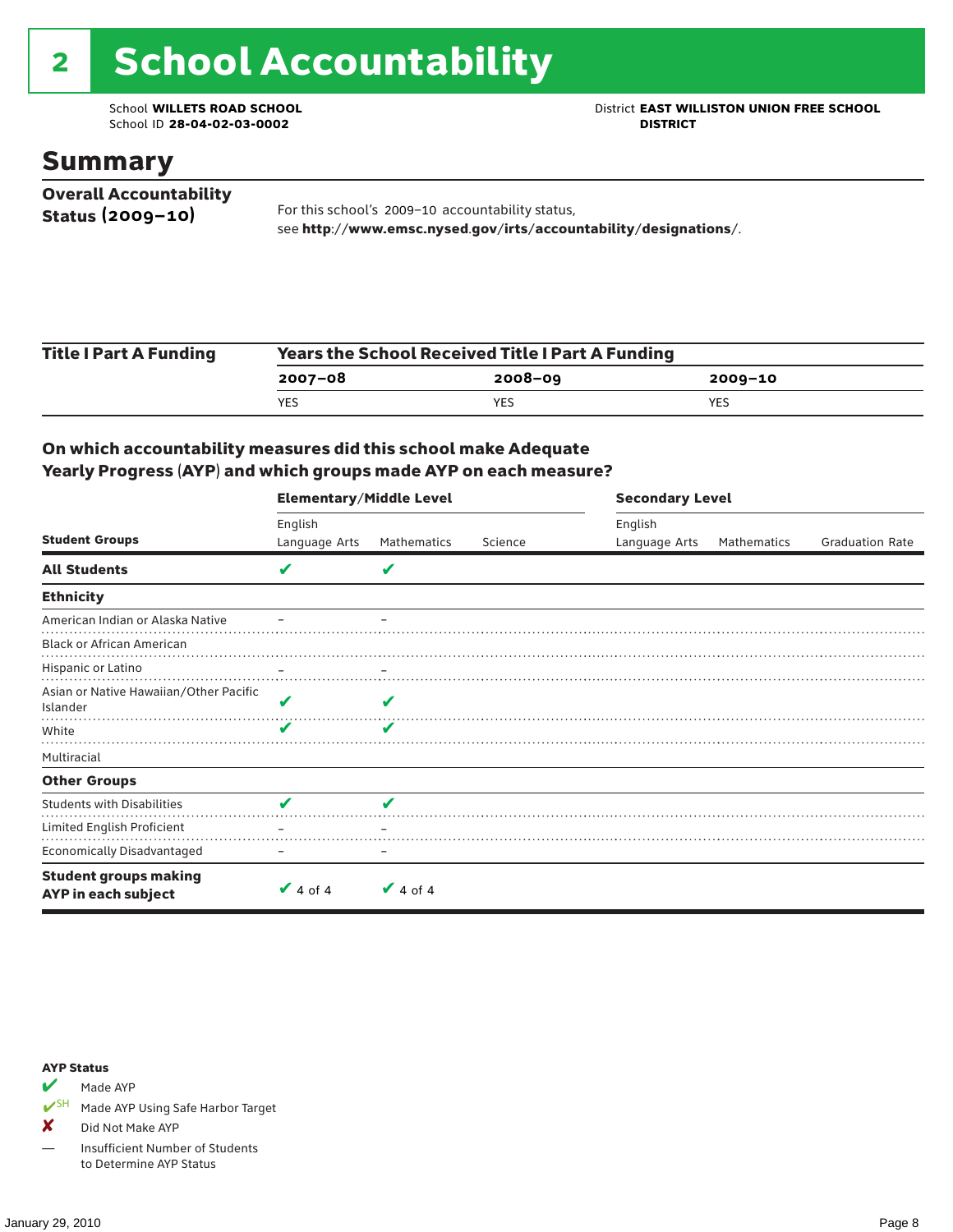School **WILLETS ROAD SCHOOL** District **EAST WILLISTON UNION FREE SCHOOL**

## **Elementary/Middle-Level English Language Arts**

| <b>Accountability Status</b><br>for This Subject<br>$(2009 - 10)$ |        | For this school's 2009-10 accountability status,<br>see http://www.emsc.nysed.gov/irts/accountability/designations/. |
|-------------------------------------------------------------------|--------|----------------------------------------------------------------------------------------------------------------------|
| <b>Accountability Measures</b>                                    | 4 of 4 | Student groups making AYP in English language arts                                                                   |
|                                                                   | Ø      | Made AYP                                                                                                             |

### How did students in each accountability group perform on **elementary/middle-level English language arts accountability measures?**

|                                                            | <b>AYP</b>                 | Participation <sup>2</sup> |               | Test Performance <sup>3</sup> |             | <b>Performance Objectives</b> |                    |             |
|------------------------------------------------------------|----------------------------|----------------------------|---------------|-------------------------------|-------------|-------------------------------|--------------------|-------------|
| <b>Student Group</b>                                       |                            | Met                        | Percentage    | Met                           | Performance | Effective                     | Safe Harbor Target |             |
| (Total: Continuous Enrollment) <sup>1</sup>                | <b>Status</b>              | Criterion                  | <b>Tested</b> | Criterion                     | Index       | AMO                           | $2008 - 09$        | $2009 - 10$ |
| <b>All Students (472:470)</b>                              | V                          | V                          | 100%          | V                             | 197         | 139                           |                    |             |
| <b>Ethnicity</b>                                           |                            |                            |               |                               |             |                               |                    |             |
| American Indian or Alaska Native<br>(1:1)                  |                            |                            |               |                               |             |                               |                    |             |
| <b>Black or African American</b><br>(0:0)                  |                            |                            |               |                               |             |                               |                    |             |
| Hispanic or Latino (14:14)                                 |                            |                            |               |                               |             |                               |                    |             |
| Asian or Native Hawaiian/Other Pacific<br>Islander (44:44) | $\boldsymbol{\mathcal{U}}$ | V                          | 100%          | V                             | 198         | 129                           |                    |             |
| White (413:411)                                            | ✔                          | V                          | 100%          | V                             | 197         | 139                           |                    |             |
| Multiracial (0:0)                                          |                            |                            |               |                               |             |                               |                    |             |
| <b>Other Groups</b>                                        |                            |                            |               |                               |             |                               |                    |             |
| Students with Disabilities <sup>4</sup><br>(68:68)         | ✔                          | V                          | 100%          | V                             | 184         | 132                           |                    |             |
| Limited English Proficient <sup>5</sup>                    |                            |                            |               |                               |             |                               |                    |             |
| (7:7)                                                      |                            |                            |               |                               |             |                               |                    |             |
| <b>Economically Disadvantaged</b><br>(7:7)                 |                            |                            |               |                               |             |                               |                    |             |
| <b>Final AYP Determination</b>                             | $\sqrt{4}$ of 4            |                            |               |                               |             |                               |                    |             |

#### **NOTES**

- <sup>1</sup> These data show the count of students enrolled during the test administration period (used for Participation) followed by the count of continuously enrolled tested students (used for Performance). For accountability calculations,
- students who were excused from testing for medical reasons are not included in the enrollment count. <sup>2</sup> Groups with fewer than 40 students enrolled during the test administration period are not required to meet the participation criterion. If the participation rate of a group fell below 95 percent in 2008–09, the enrollment shown is the sum of 2007–08 and 2008–09 enrollments and the percent tested is the weighted average
- of the participation rates over those two years.<br><sup>3</sup> For schools with fewer than 30 continuously enrolled tested students in the All Students group in 2008–09, data for 2007–08 and 2008–09 were combined to determine counts and PIs. For schools with 30 or more continuously enrolled students in the All Students group in 2008–09, student groups with fewer than 30
- continuously enrolled tested students are not required to meet the performance criterion. <sup>4</sup> If the school failed to make AYP solely because of the performance of students with disabilities, met the 95% participation requirement for this group, and would meet or exceed the AMO for this subject if 34 points were added to the PI, then the school is considered to have made AYP for students with disabilities.
- $5$  If the count of LEP students is equal to or greater than 30, former LEP students are also included in the performance calculations.
- ‡ This student group did not make AYP in science; therefore, it did not qualify for Safe Harbor.

AYP Status  $M$  Made AYP

X Did Not Make AYP

Made AYP Using Safe Harbor Target

Insufficient Number of Students to Determine AYP Status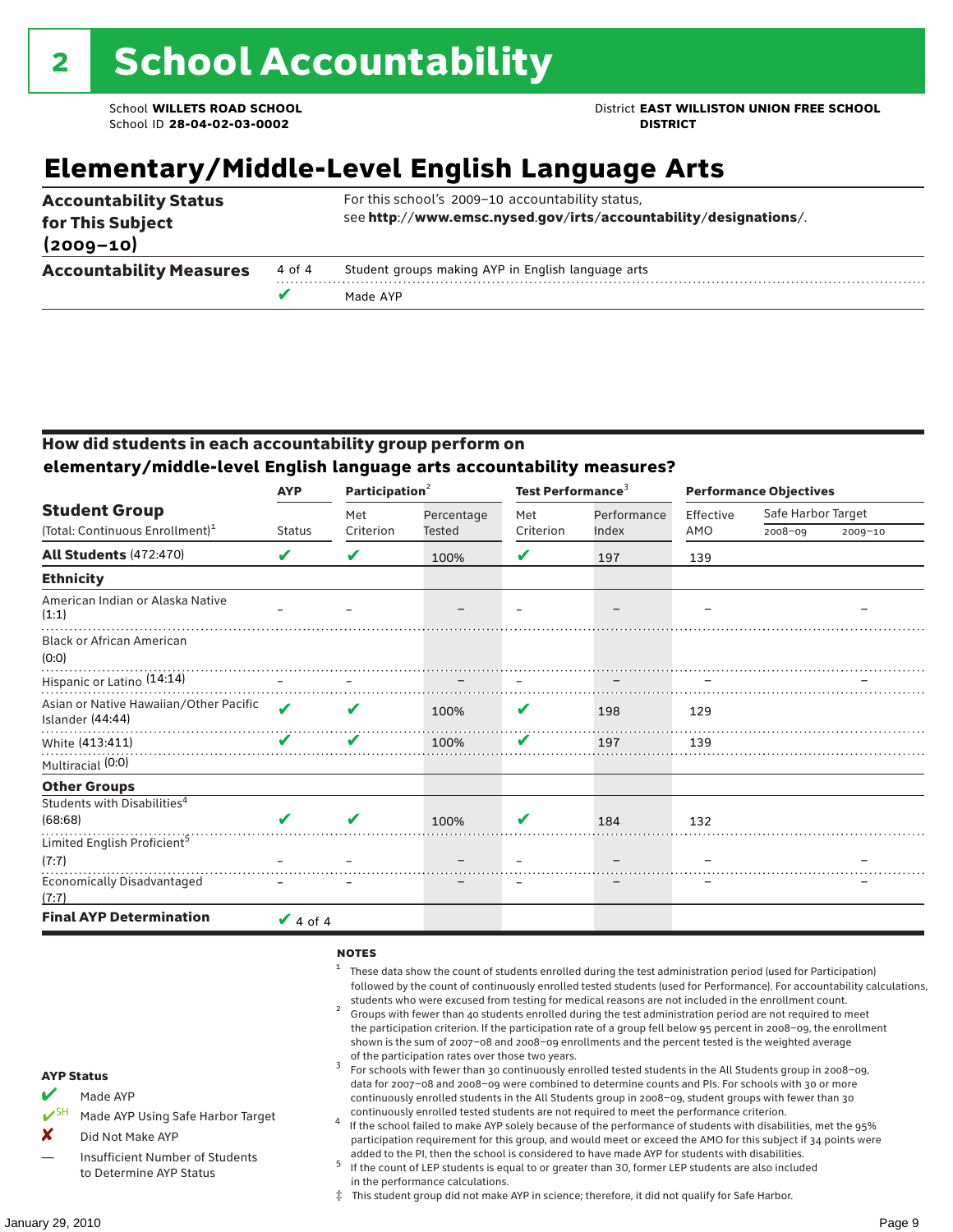School **WILLETS ROAD SCHOOL** District **EAST WILLISTON UNION FREE SCHOOL**

## **Elementary/Middle-Level Mathematics**

| <b>Accountability Status</b><br>for This Subject<br>$(2009 - 10)$ |        | For this school's 2009-10 accountability status,<br>see http://www.emsc.nysed.gov/irts/accountability/designations/. |
|-------------------------------------------------------------------|--------|----------------------------------------------------------------------------------------------------------------------|
| <b>Accountability Measures</b>                                    | 4 of 4 | Student groups making AYP in mathematics                                                                             |
|                                                                   | Ø      | Made AYP                                                                                                             |

### How did students in each accountability group perform on **elementary/middle-level mathematics accountability measures?**

|                                                            | <b>AYP</b>                 |           | Participation <sup>2</sup> |           | Test Performance <sup>3</sup> | <b>Performance Objectives</b> |                    |             |
|------------------------------------------------------------|----------------------------|-----------|----------------------------|-----------|-------------------------------|-------------------------------|--------------------|-------------|
| <b>Student Group</b>                                       |                            | Met       | Percentage                 | Met       | Performance                   | Effective                     | Safe Harbor Target |             |
| (Total: Continuous Enrollment) <sup>1</sup>                | <b>Status</b>              | Criterion | <b>Tested</b>              | Criterion | Index                         | AMO                           | $2008 - 09$        | $2009 - 10$ |
| <b>All Students (473:469)</b>                              | V                          | V         | 100%                       | V         | 199                           | 114                           |                    |             |
| <b>Ethnicity</b>                                           |                            |           |                            |           |                               |                               |                    |             |
| American Indian or Alaska Native<br>(1:1)                  |                            |           |                            |           |                               |                               |                    |             |
| <b>Black or African American</b><br>(0:0)                  |                            |           |                            |           |                               |                               |                    |             |
| Hispanic or Latino (14:14)                                 |                            |           |                            |           |                               |                               |                    |             |
| Asian or Native Hawaiian/Other Pacific<br>Islander (46:44) | $\boldsymbol{\mathcal{L}}$ | V         | 100%                       | V         | 200                           | 104                           |                    |             |
| White (412:410)                                            | ✔                          | ✔         | 100%                       | V         | 199                           | 114                           |                    |             |
| Multiracial (0:0)                                          |                            |           |                            |           |                               |                               |                    |             |
| <b>Other Groups</b>                                        |                            |           |                            |           |                               |                               |                    |             |
| Students with Disabilities <sup>4</sup><br>(69:68)         | V                          | V         | 100%                       | v         | 193                           | 107                           |                    |             |
| Limited English Proficient <sup>5</sup>                    |                            |           |                            |           |                               |                               |                    |             |
| (7:7)                                                      |                            |           |                            |           |                               |                               |                    |             |
| <b>Economically Disadvantaged</b><br>(7:7)                 |                            |           |                            |           |                               |                               |                    |             |
| <b>Final AYP Determination</b>                             | $\vee$ 4 of 4              |           |                            |           |                               |                               |                    |             |

#### **NOTES**

- $1$  These data show the count of students enrolled during the test administration period (used for Participation) followed by the count of continuously enrolled tested students (used for Performance). For accountability calculations,
- students who were excused from testing for medical reasons are not included in the enrollment count. <sup>2</sup> Groups with fewer than 40 students enrolled during the test administration period are not required to meet the participation criterion. If the participation rate of a group fell below 95 percent in 2008–09, the enrollment shown is the sum of 2007–08 and 2008–09 enrollments and the percent tested is the weighted average
- of the participation rates over those two years.<br><sup>3</sup> For schools with fewer than 30 continuously enrolled tested students in the All Students group in 2008–09, data for 2007–08 and 2008–09 were combined to determine counts and PIs. For schools with 30 or more continuously enrolled students in the All Students group in 2008–09, student groups with fewer than 30
- continuously enrolled tested students are not required to meet the performance criterion. <sup>4</sup> If the school failed to make AYP solely because of the performance of students with disabilities, met the 95% participation requirement for this group, and would meet or exceed the AMO for this subject if 34 points were added to the PI, then the school is considered to have made AYP for students with disabilities.
- $5$  If the count of LEP students is equal to or greater than 30, former LEP students are also included in the performance calculations.
- ‡ This student group did not make AYP in science; therefore, it did not qualify for Safe Harbor.
- Made AYP
	- Made AYP Using Safe Harbor Target
- X Did Not Make AYP
- Insufficient Number of Students to Determine AYP Status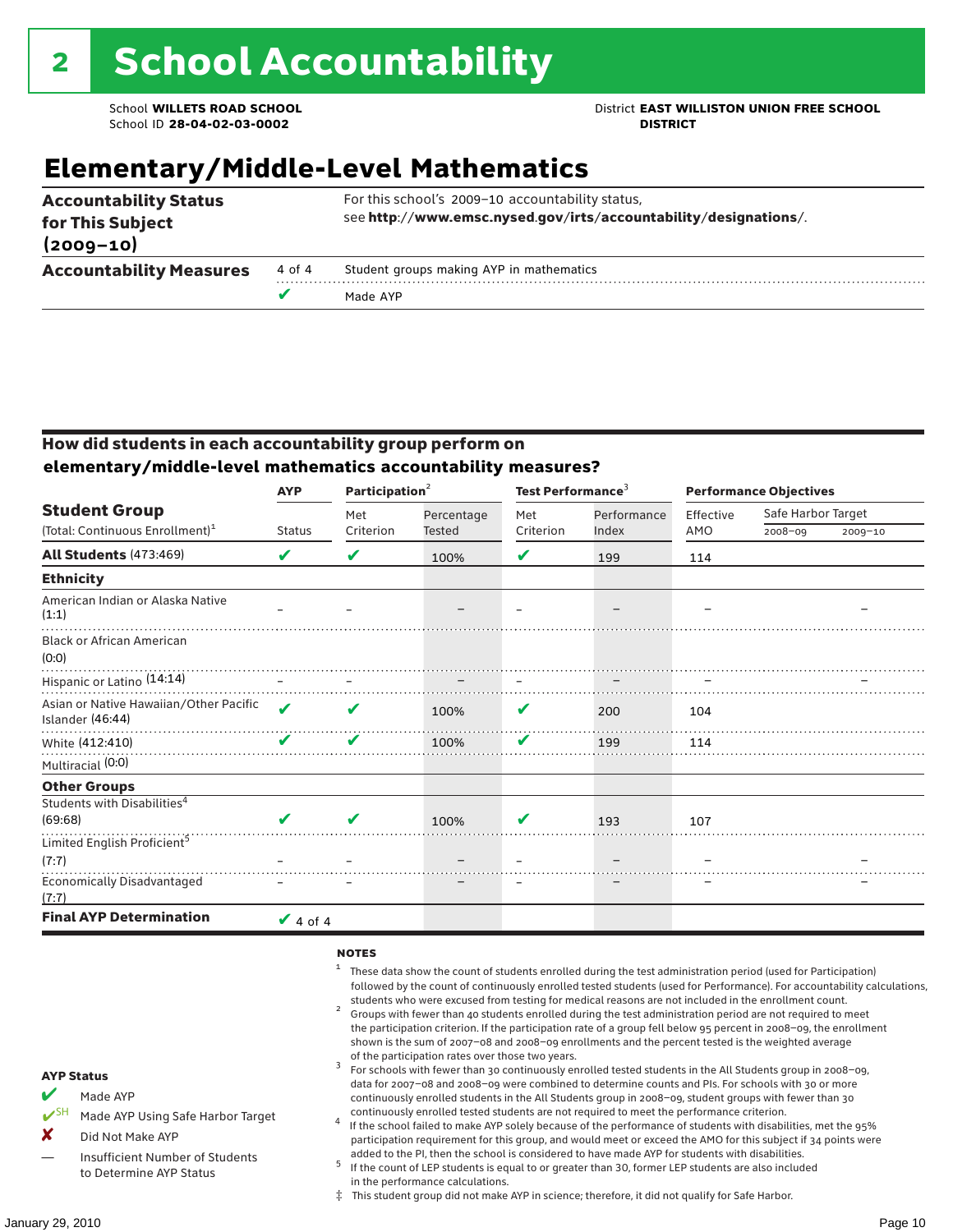### Summary of 2008–09 School Performance

Performance on the State assessments in English language arts, mathematics, and science at the elementary and middle levels is reported in terms of mean scores and the percentage of tested students scoring at or above Level 2, Level 3, and Level 4. Performance on the State assessments in ELA and mathematics at the secondary level is reported in terms of the percentage of students in a cohort scoring at these levels.

|                              | Percentage of students that<br>scored at or above Level 3 | Total<br>Tested |      |
|------------------------------|-----------------------------------------------------------|-----------------|------|
| <b>English Language Arts</b> | 0%                                                        | 50%             | 100% |
| Grade 5                      | 96%                                                       |                 | 140  |
| Grade 6                      | 99%                                                       |                 | 154  |
| Grade 7                      | 97%                                                       | 172             |      |
| <b>Mathematics</b>           |                                                           |                 |      |
| Grade 5                      | 99%                                                       |                 | 140  |
| Grade 6                      | 98%                                                       |                 | 155  |
| Grade 7                      | 99%                                                       |                 | 171  |

School **WILLETS ROAD SCHOOL** District **EAST WILLISTON UNION FREE SCHOOL**

### About the Performance Level Descriptors

#### Level 1: Not Meeting Learning Standards.

Student performance does not demonstrate an understanding of the content expected in the subject and grade level.

#### Level 2: Partially Meeting Learning Standards.

Student performance demonstrates a partial understanding of the content expected in the subject and grade level.

#### Level 3: Meeting Learning Standards.

Student performance demonstrates an understanding of the content expected in the subject and grade level.

#### Level 4: Meeting Learning Standards with Distinction.

Student performance demonstrates a thorough understanding of the content expected in the subject and grade level.

#### How are Need/Resource Capacity (N/RC) categories determined?

Districts are divided into high, average, and low need categories based on their ability to meet the special needs of their students with local resources. Districts in the high need category are subdivided into four categories based on enrollment size and, in some cases, number of students per square mile. More information about the categories can be found in the *Report to the Governor and the Legislature on the Educational Status of the State's Schools* at www.emsc.nysed.gov/irts.

#### What are Similar Schools?

In this section, this school's performance is compared with that of similar schools.

Within each N/RC category, the Department identifies Similar Schools: schools that serve similar students and have similar resources. Each school report card compares the school's performance with that of similar schools. The following factors are considered in grouping schools: a) the grade level served by the school and b) rates of student poverty and limited English proficiency. Student poverty levels are indicated by determining the percentage of children in each school who participate in the free-lunch program. By combining these factors, a measure of student need is created and used to place schools into relatively low (lowest quartile), relatively high (highest quartile), and typical (mid-range) groups.

### This School's Similar Schools Group: **34**

All schools in this group are middle level schools in school districts with low student needs in relation to district resource capacity.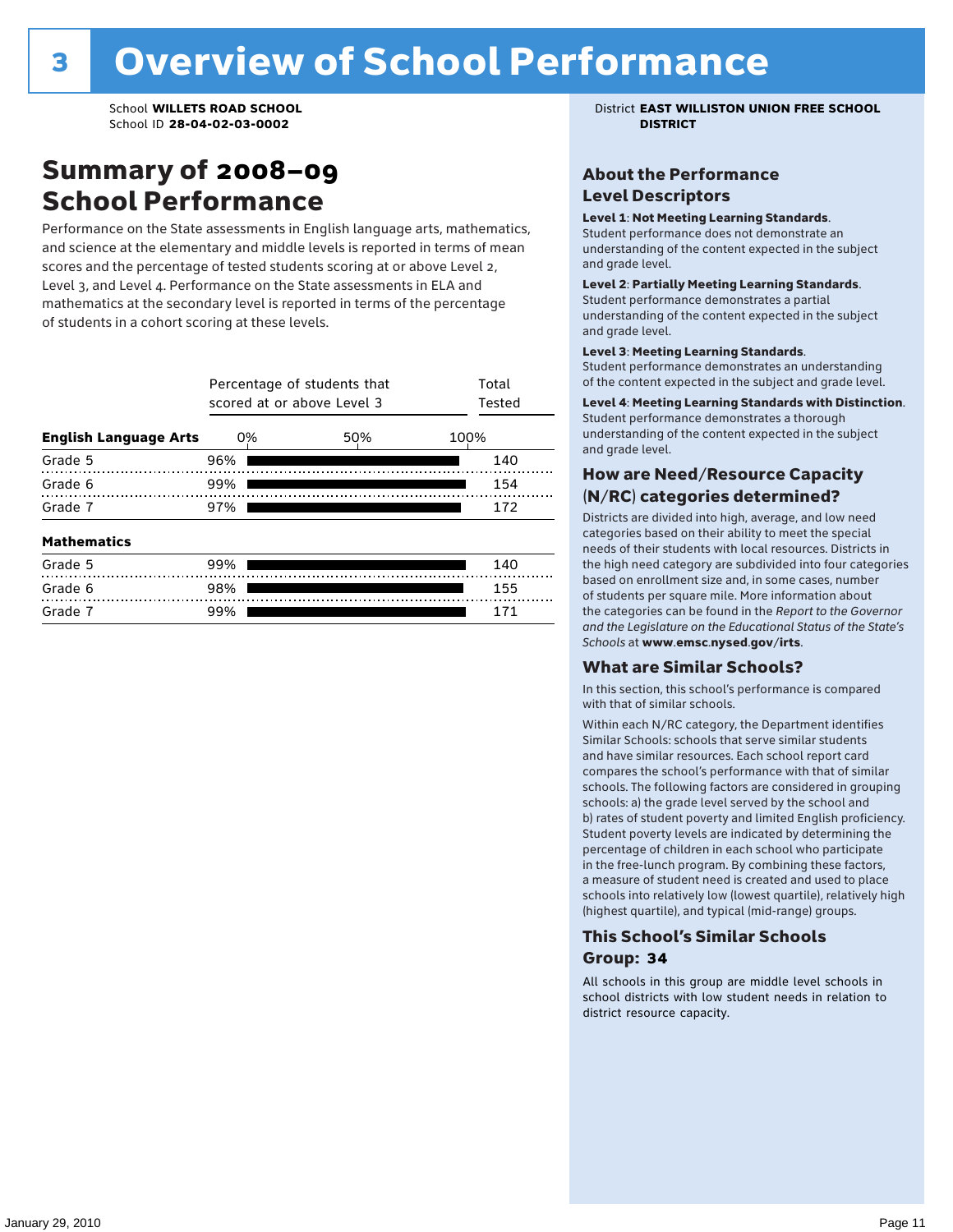# **This School's Results in Grade 5 English Language Arts**

|                                                                   |        | <b>This School</b>              |         |                |                                 | <b>Similar Schools</b> |            |  |  |
|-------------------------------------------------------------------|--------|---------------------------------|---------|----------------|---------------------------------|------------------------|------------|--|--|
|                                                                   |        | Percentage scoring at level(s): |         |                | Percentage scoring at level(s): |                        |            |  |  |
|                                                                   |        | $2 - 4$                         | $3 - 4$ | $\overline{4}$ | $2 - 4$                         | $3 - 4$                | 4          |  |  |
| 2009 Mean Score: 692                                              | Range: | 608-795                         | 650-795 | 711-795        |                                 |                        |            |  |  |
| 2008 Mean Score: 684<br>$\blacksquare$ 2008-09<br>2007-08<br>a ka | 100%   | 100%100%                        | 96% 96% | 24%<br>11%     | 100%100%                        | 96% 95%                | 25%<br>13% |  |  |
| Number of Tested Students:                                        |        | 140 158                         | 135 151 | 33<br>18       |                                 |                        |            |  |  |
| Deedle ku                                                         |        | 2008-09 School Year             |         |                |                                 | 2007-08 School Year    |            |  |  |

| <b>Results by</b>                 |                | 2008–09 School Year |                                 |     | 2007–08 School Year |         |                                 |     |
|-----------------------------------|----------------|---------------------|---------------------------------|-----|---------------------|---------|---------------------------------|-----|
|                                   | Total          |                     | Percentage scoring at level(s): |     | Total               |         | Percentage scoring at level(s): |     |
| <b>Student Group</b>              | Tested         | $2 - 4$             | $3 - 4$                         | 4   | Tested              | $2 - 4$ | $3 - 4$                         | 4   |
| <b>All Students</b>               | 140            | 100%                | 96%                             | 24% | 158                 | 100%    | 96%                             | 11% |
| Female                            | 67             | 100%                | 94%                             | 25% | 82                  | 100%    | 96%                             | 15% |
| Male                              | 73             | 100%                | 99%                             | 22% | 76                  | 100%    | 95%                             | 8%  |
| American Indian or Alaska Native  |                |                     |                                 |     | 1                   |         |                                 |     |
| <b>Black or African American</b>  |                |                     |                                 |     |                     |         |                                 |     |
| Hispanic or Latino                | $\overline{2}$ |                     |                                 |     | 3                   |         |                                 |     |
| Asian or Native Hawaiian/Other    | 14             |                     |                                 |     | 20                  |         |                                 |     |
| Pacific Islander                  |                |                     |                                 |     |                     |         |                                 |     |
| White                             | 124            | 100%                | 96%                             | 19% | 134                 | 100%    | 95%                             | 7%  |
| Multiracial                       |                |                     |                                 |     |                     |         |                                 |     |
| Small Group Totals                | 16             | 100%                | 100%                            | 56% | 24                  | 100%    | 100%                            | 33% |
| <b>General-Education Students</b> | 121            | 100%                | 100%                            | 27% | 140                 | 100%    | 99%                             | 13% |
| <b>Students with Disabilities</b> | 19             | 100%                | 74%                             | 0%  | 18                  | 100%    | 67%                             | 0%  |
| <b>English Proficient</b>         | 137            |                     |                                 |     | 158                 | 100%    | 96%                             | 11% |
| Limited English Proficient        | 3              |                     |                                 |     |                     |         |                                 |     |
| Economically Disadvantaged        | 1              |                     |                                 |     | 3                   |         |                                 |     |
| Not Disadvantaged                 | 139            |                     |                                 |     | 155                 |         |                                 |     |
| Migrant                           |                |                     |                                 |     |                     |         |                                 |     |
| Not Migrant                       | 140            | 100%                | 96%                             | 24% | 158                 | 100%    | 96%                             | 11% |

**NOTES** 

The – symbol indicates that data for a group of students have been suppressed. If a group has fewer than five students,<br>data for that group and the next smallest group(s) are suppressed to protect the privacy of individual

| <b>Other</b>                                                                                         | 2008-09 School Year |                             |         |                | 2007-08 School Year |                             |         |     |
|------------------------------------------------------------------------------------------------------|---------------------|-----------------------------|---------|----------------|---------------------|-----------------------------|---------|-----|
| <b>Assessments</b>                                                                                   | Total               | Number scoring at level(s): |         |                | Total               | Number scoring at level(s): |         |     |
|                                                                                                      | Tested              | $2 - 4$                     | $3 - 4$ | $\overline{4}$ | Tested              | $2 - 4$                     | $3 - 4$ | 4   |
| New York State Alternate Assessment<br>(NYSAA): Grade 5 Equivalent                                   |                     |                             |         |                |                     |                             |         |     |
| New York State English as a Second<br>Language Achievement Test (NYSESLAT) <sup>+</sup> :<br>Grade 5 |                     | N/A                         | N/A     | N/A            | O                   | N/A                         | N/A     | N/A |

† These counts represent recently arrived LEP students who used the NYSESLAT to fulfill the English language arts participation requirement.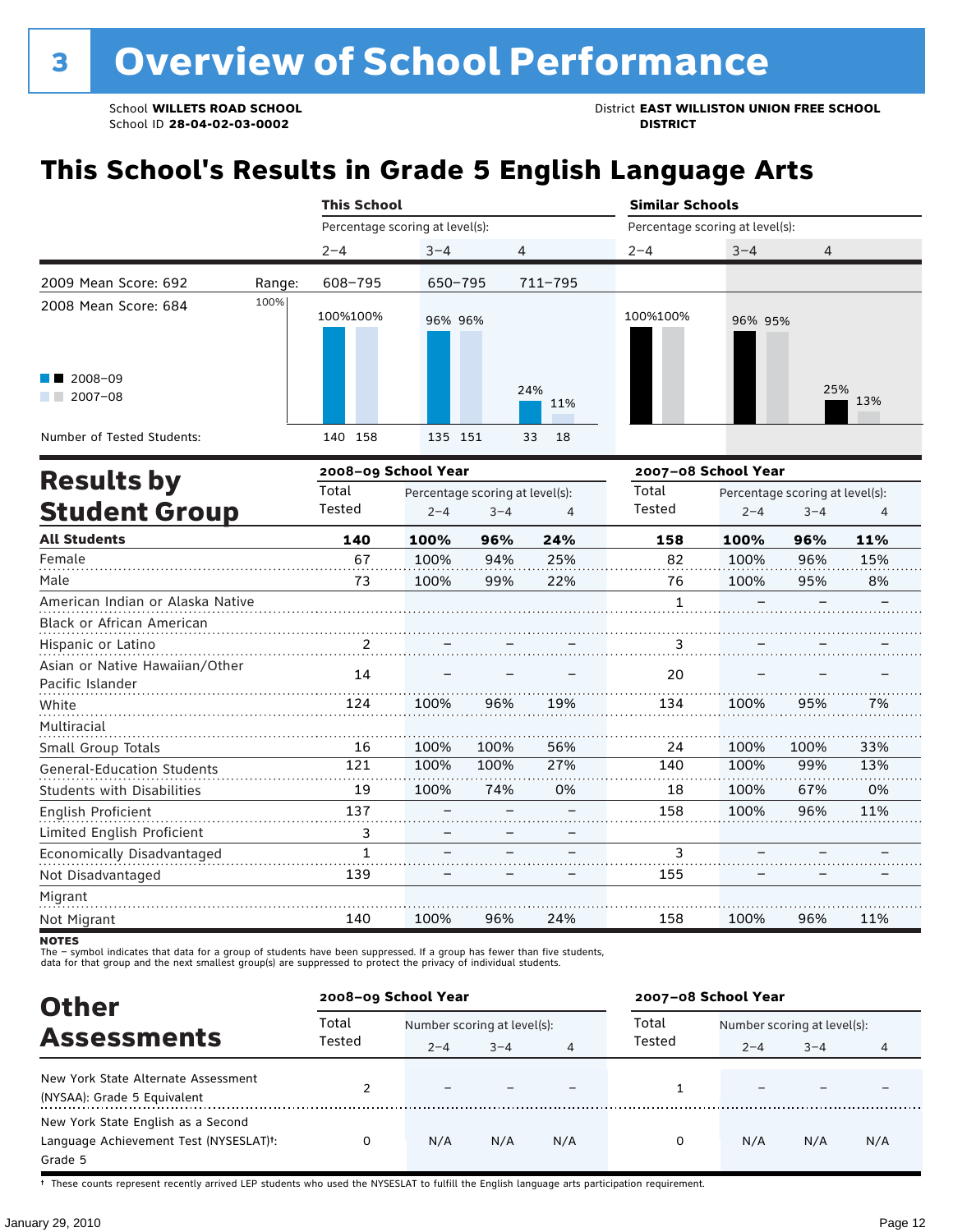# **This School's Results in Grade 5 Mathematics**

|                                  |        | <b>This School</b>              |                                 |         |          |                                 | <b>Similar Schools</b>          |                |     |  |  |
|----------------------------------|--------|---------------------------------|---------------------------------|---------|----------|---------------------------------|---------------------------------|----------------|-----|--|--|
|                                  |        | Percentage scoring at level(s): |                                 |         |          | Percentage scoring at level(s): |                                 |                |     |  |  |
|                                  |        | $2 - 4$                         | $3 - 4$                         | 4       |          | $2 - 4$                         | $3 - 4$                         | $\overline{4}$ |     |  |  |
| 2009 Mean Score: 712             | Range: | 619-780                         | 650-780                         |         | 699-780  |                                 |                                 |                |     |  |  |
| 2008 Mean Score: 693             | 100%   | 100%100%                        | 99% 99%                         |         | 69%      | 100%100%                        | 97% 97%                         | 62%            |     |  |  |
| 2008-09<br>$2007 - 08$           |        |                                 |                                 |         | 36%      |                                 |                                 |                | 41% |  |  |
| Number of Tested Students:       |        | 140 158                         | 139 156                         |         | 96<br>57 |                                 |                                 |                |     |  |  |
|                                  |        | 2008-09 School Year             |                                 |         |          | 2007-08 School Year             |                                 |                |     |  |  |
| <b>Results by</b>                |        | Total                           | Percentage scoring at level(s): |         |          | Total                           | Percentage scoring at level(s): |                |     |  |  |
| <b>Student Group</b>             |        | Tested                          | $2 - 4$                         | $3 - 4$ | 4        | Tested                          | $2 - 4$                         | $3 - 4$        | 4   |  |  |
| <b>All Students</b>              |        | 140                             | 100%                            | 99%     | 69%      | 158                             | 100%                            | 99%            | 36% |  |  |
| Female                           |        | 67                              | 100%                            | 100%    | 72%      | 82                              | 100%                            | 100%           | 34% |  |  |
| Male                             |        | 73                              | 100%                            | 99%     | 66%      | 76                              | 100%                            | 97%            | 38% |  |  |
| American Indian or Alaska Native |        |                                 |                                 |         |          | 1                               |                                 |                |     |  |  |
| <b>Black or African American</b> |        |                                 |                                 |         |          |                                 |                                 |                |     |  |  |
| Hispanic or Latino               |        | 2                               |                                 |         |          | 3                               |                                 |                |     |  |  |

| <b>Black or African American</b>  |     |      |      |     |     |      |      |     |
|-----------------------------------|-----|------|------|-----|-----|------|------|-----|
| Hispanic or Latino                |     |      |      |     | 3   |      |      |     |
| Asian or Native Hawaiian/Other    | 14  |      |      |     | 20  |      |      |     |
| Pacific Islander                  |     |      |      |     |     |      |      |     |
| White                             | 124 | 100% | 99%  | 66% | 134 | 100% | 99%  | 31% |
| Multiracial                       |     |      |      |     |     |      |      |     |
| Small Group Totals                | 16  | 100% | 100% | 88% | 24  | 100% | 100% | 63% |
| <b>General-Education Students</b> | 121 | 100% | 100% | 75% | 140 | 100% | 99%  | 39% |
| <b>Students with Disabilities</b> | 19  | 100% | 95%  | 26% | 18  | 100% | 94%  | 11% |
| English Proficient                | 137 |      |      |     | 158 | 100% | 99%  | 36% |
| Limited English Proficient        | 3   |      |      |     |     |      |      |     |
| Economically Disadvantaged        | 1   |      |      |     | 3   |      |      |     |
| Not Disadvantaged                 | 139 |      |      |     | 155 |      |      |     |
| Migrant                           |     |      |      |     |     |      |      |     |
| Not Migrant                       | 140 | 100% | 99%  | 69% | 158 | 100% | 99%  | 36% |

**NOTES** 

The – symbol indicates that data for a group of students have been suppressed. If a group has fewer than five students,<br>data for that group and the next smallest group(s) are suppressed to protect the privacy of individual

| <b>Other</b>                                                       | 2008-09 School Year |                             |         |                          | 2007-08 School Year |                             |                          |   |
|--------------------------------------------------------------------|---------------------|-----------------------------|---------|--------------------------|---------------------|-----------------------------|--------------------------|---|
| <b>Assessments</b>                                                 | Total               | Number scoring at level(s): |         |                          | Total               | Number scoring at level(s): |                          |   |
|                                                                    | Tested              | $2 - 4$                     | $3 - 4$ |                          | Tested              | $2 - 4$                     | $3 - 4$                  | 4 |
| New York State Alternate Assessment<br>(NYSAA): Grade 5 Equivalent |                     | $\overline{\phantom{0}}$    |         | $\overline{\phantom{0}}$ |                     | -                           | $\overline{\phantom{0}}$ |   |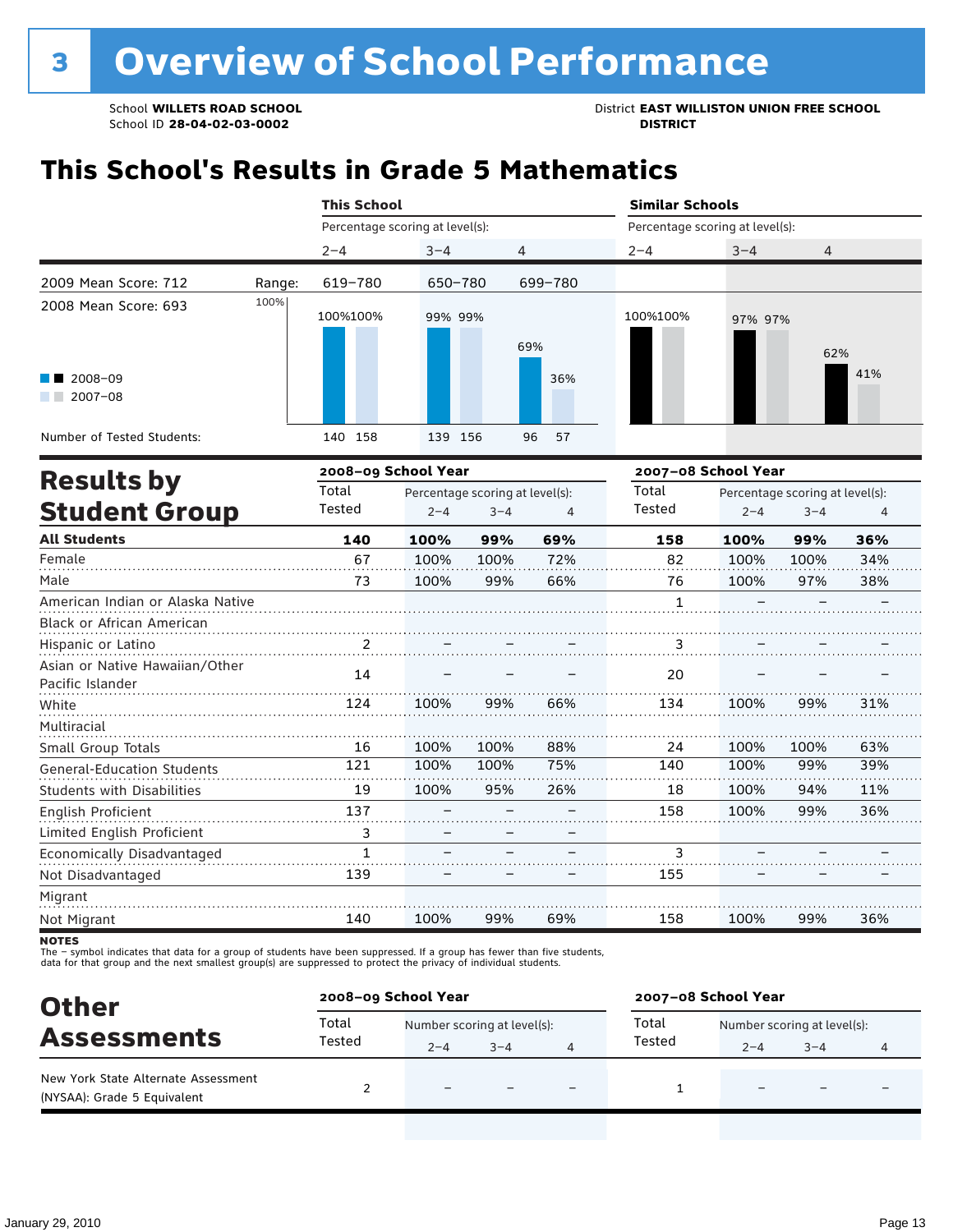School ID 28-04-02-03-0002

School **WILLETS ROAD SCHOOL**<br>School ID 28-04-02-03-0002<br>**DISTRICT** DISTRICT

# **This School's Results in Grade 6 English Language Arts**

|                                                                     |        | <b>This School</b>              |            |          | <b>Similar Schools</b>                                                                                                                             |         |                |  |  |
|---------------------------------------------------------------------|--------|---------------------------------|------------|----------|----------------------------------------------------------------------------------------------------------------------------------------------------|---------|----------------|--|--|
|                                                                     |        | Percentage scoring at level(s): |            |          | Percentage scoring at level(s):                                                                                                                    |         |                |  |  |
|                                                                     |        | $2 - 4$                         | $3 - 4$    | 4        | $2 - 4$                                                                                                                                            | $3 - 4$ | $\overline{4}$ |  |  |
| 2009 Mean Score: 692                                                | Range: | 598-785                         | 650-785    | 696-785* |                                                                                                                                                    |         |                |  |  |
| 2008 Mean Score: 686<br>$\blacksquare$ 2008-09<br>2007-08<br>a sa B | 100%   | 100% 99%                        | 99%<br>91% | 25% 21%  | 100%100%                                                                                                                                           | 95% 89% | 19% 11%        |  |  |
| Number of Tested Students:                                          |        | 154 169                         | 152 154    | 38<br>35 |                                                                                                                                                    |         |                |  |  |
|                                                                     |        |                                 |            |          | $\mathbf{a} = \mathbf{a} \cdot \mathbf{a}$ $\mathbf{b}$ $\mathbf{c}$ $\mathbf{b}$ $\mathbf{c}$ $\mathbf{b}$ $\mathbf{b}$ $\mathbf{c}$ $\mathbf{c}$ |         |                |  |  |

|                                                    |                | 2008-09 School Year |                                 |     |                | 2007-08 School Year |                                 |     |  |
|----------------------------------------------------|----------------|---------------------|---------------------------------|-----|----------------|---------------------|---------------------------------|-----|--|
| <b>Results by</b>                                  | Total          |                     | Percentage scoring at level(s): |     | Total          |                     | Percentage scoring at level(s): |     |  |
| <b>Student Group</b>                               | Tested         | $2 - 4$             | $3 - 4$                         | 4   | Tested         | $2 - 4$             | $3 - 4$                         | 4   |  |
| <b>All Students</b>                                | 154            | 100%                | 99%                             | 25% | 170            | 99%                 | 91%                             | 21% |  |
| Female                                             | 77             | 100%                | 100%                            | 35% | 86             | 100%                | 97%                             | 29% |  |
| Male                                               | 77             | 100%                | 97%                             | 14% | 84             | 99%                 | 85%                             | 12% |  |
| American Indian or Alaska Native                   | $\mathbf{1}$   |                     |                                 |     |                |                     |                                 |     |  |
| <b>Black or African American</b>                   |                |                     |                                 |     |                |                     |                                 |     |  |
| Hispanic or Latino                                 | $\overline{2}$ |                     |                                 |     | 11             | 100%                | 82%                             | 9%  |  |
| Asian or Native Hawaiian/Other<br>Pacific Islander | 19             |                     |                                 |     | 8              | 100%                | 75%                             | 38% |  |
| White                                              | 132            | 100%                | 98%                             | 20% | 151            | 99%                 | 92%                             | 21% |  |
| Multiracial                                        |                |                     |                                 |     |                |                     |                                 |     |  |
| Small Group Totals                                 | 22             | 100%                | 100%                            | 50% |                |                     |                                 |     |  |
| <b>General-Education Students</b>                  | 139            | 100%                | 100%                            | 27% | 148            | 100%                | 95%                             | 24% |  |
| <b>Students with Disabilities</b>                  | 15             | 100%                | 87%                             | 0%  | 22             | 95%                 | 64%                             | 0%  |  |
| English Proficient                                 | 154            | 100%                | 99%                             | 25% | 168            |                     |                                 |     |  |
| Limited English Proficient                         |                |                     |                                 |     | 2              |                     |                                 |     |  |
| Economically Disadvantaged                         | 3              |                     |                                 |     | $\overline{2}$ |                     |                                 |     |  |
| Not Disadvantaged                                  | 151            |                     |                                 |     | 168            |                     |                                 |     |  |
| Migrant                                            |                |                     |                                 |     |                |                     |                                 |     |  |
| Not Migrant                                        | 154            | 100%                | 99%                             | 25% | 170            | 99%                 | 91%                             | 21% |  |

**NOTES** 

The – symbol indicates that data for a group of students have been suppressed. If a group has fewer than five students,<br>data for that group and the next smallest group(s) are suppressed to protect the privacy of individual

\* Level 4 range is for 2008–09 only. The 2007–08 range is 705–785.

| <b>Other</b>                                                                                         |        | 2008-09 School Year      |                             |                | 2007-08 School Year |                             |         |     |  |
|------------------------------------------------------------------------------------------------------|--------|--------------------------|-----------------------------|----------------|---------------------|-----------------------------|---------|-----|--|
| <b>Assessments</b>                                                                                   | Total  |                          | Number scoring at level(s): |                |                     | Number scoring at level(s): |         |     |  |
|                                                                                                      | Tested | $2 - 4$                  | $3 - 4$                     | $\overline{4}$ | Tested              | $2 - 4$                     | $3 - 4$ | 4   |  |
| New York State Alternate Assessment<br>(NYSAA): Grade 6 Equivalent                                   |        | $\overline{\phantom{0}}$ |                             |                |                     |                             |         |     |  |
| New York State English as a Second<br>Language Achievement Test (NYSESLAT) <sup>+</sup> :<br>Grade 6 | 0      | N/A                      | N/A                         | N/A            |                     | N/A                         | N/A     | N/A |  |

† These counts represent recently arrived LEP students who used the NYSESLAT to fulfill the English language arts participation requirement.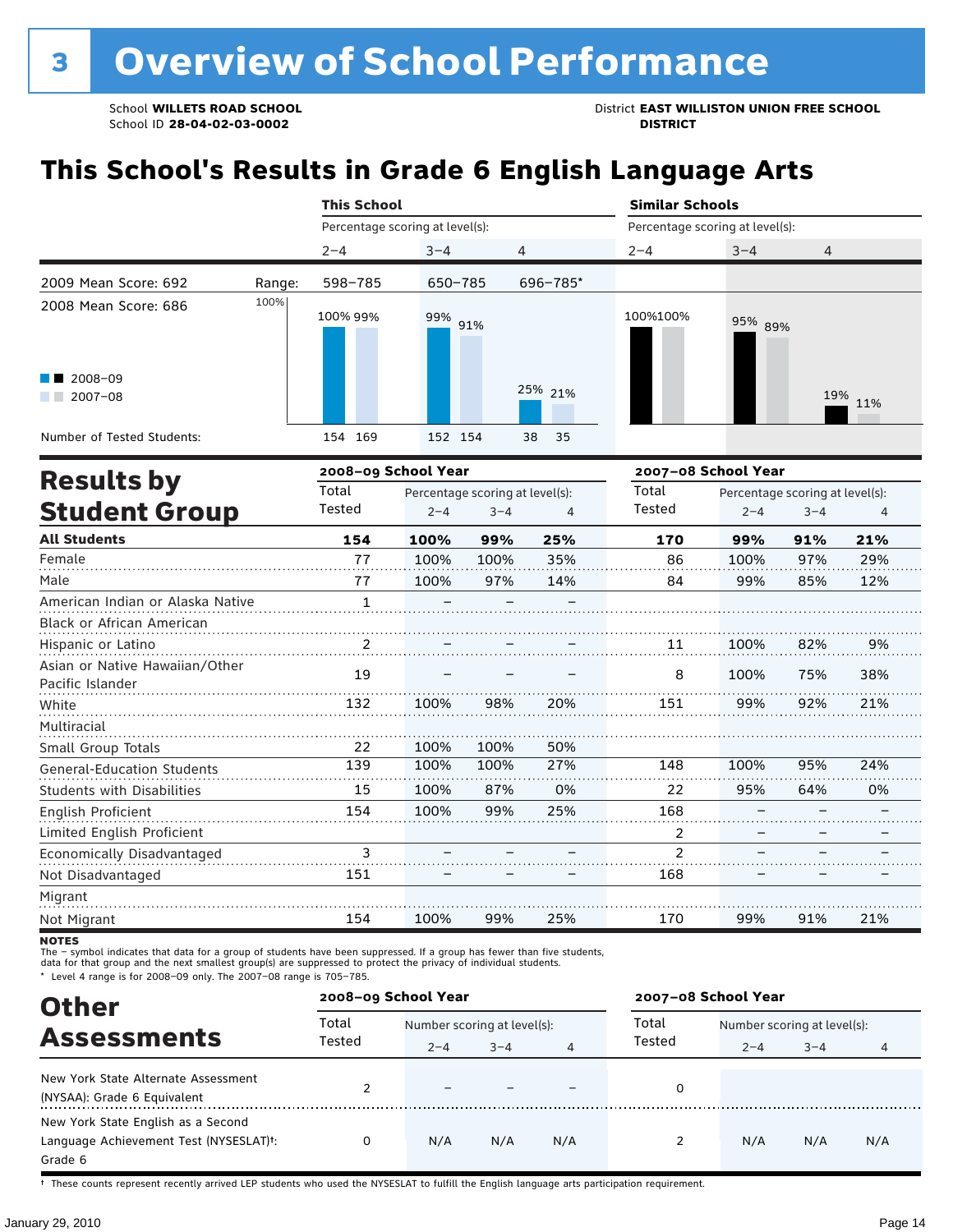# **This School's Results in Grade 6 Mathematics**

|                                                               |        | <b>This School</b>  |                                 |            | <b>Similar Schools</b> |                                 |                                 |  |  |
|---------------------------------------------------------------|--------|---------------------|---------------------------------|------------|------------------------|---------------------------------|---------------------------------|--|--|
|                                                               |        |                     | Percentage scoring at level(s): |            |                        | Percentage scoring at level(s): |                                 |  |  |
|                                                               |        | $2 - 4$             | $3 - 4$                         | 4          | $2 - 4$                | $3 - 4$                         | 4                               |  |  |
| 2009 Mean Score: 704                                          | Range: | 616-780             | 650-780                         | 696-780    |                        |                                 |                                 |  |  |
| 2008 Mean Score: 695<br>$\blacksquare$ 2008-09<br>$2007 - 08$ | 100%   | 100% 99%            | 98% 96%                         | 56%<br>45% | 99% 99%                | 96% 94%                         | 48% 45%                         |  |  |
| Number of Tested Students:                                    |        | 155 170             | 152 164                         | 87<br>- 77 |                        |                                 |                                 |  |  |
| <b>Results by</b>                                             |        | 2008-09 School Year |                                 |            | 2007-08 School Year    |                                 |                                 |  |  |
|                                                               |        | Total               | Percentage scoring at level(s). |            | Total                  |                                 | Percentage scoring at level(s). |  |  |

| <b>RESULLS DY</b>                                  | Total  | Percentage scoring at level(s): |         |     | Total          | Percentage scoring at level(s): |         |     |  |
|----------------------------------------------------|--------|---------------------------------|---------|-----|----------------|---------------------------------|---------|-----|--|
| <b>Student Group</b>                               | Tested | $2 - 4$                         | $3 - 4$ | 4   | Tested         | $2 - 4$                         | $3 - 4$ | 4   |  |
| <b>All Students</b>                                | 155    | 100%                            | 98%     | 56% | 171            | 99%                             | 96%     | 45% |  |
| Female                                             | 78     | 100%                            | 99%     | 59% | 85             | 100%                            | 98%     | 51% |  |
| Male                                               | 77     | 100%                            | 97%     | 53% | 86             | 99%                             | 94%     | 40% |  |
| American Indian or Alaska Native                   | 1      |                                 |         |     |                |                                 |         |     |  |
| Black or African American                          |        |                                 |         |     |                |                                 |         |     |  |
| Hispanic or Latino                                 | 2      |                                 |         |     | 11             | 100%                            | 91%     | 27% |  |
| Asian or Native Hawaiian/Other<br>Pacific Islander | 21     |                                 |         |     | 10             | 100%                            | 100%    | 60% |  |
| White                                              | 131    | 100%                            | 98%     | 53% | 150            | 99%                             | 96%     | 45% |  |
| Multiracial                                        |        |                                 |         |     |                |                                 |         |     |  |
| Small Group Totals                                 | 24     | 100%                            | 96%     | 71% |                |                                 |         |     |  |
| <b>General-Education Students</b>                  | 139    | 100%                            | 100%    | 61% | 149            | 100%                            | 99%     | 51% |  |
| <b>Students with Disabilities</b>                  | 16     | 100%                            | 81%     | 13% | 22             | 95%                             | 73%     | 5%  |  |
| English Proficient                                 | 155    | 100%                            | 98%     | 56% | 167            |                                 |         |     |  |
| Limited English Proficient                         |        |                                 |         |     | 4              |                                 |         |     |  |
| Economically Disadvantaged                         | 3      |                                 |         |     | $\mathfrak{p}$ |                                 |         |     |  |
| Not Disadvantaged                                  | 152    |                                 |         |     | 169            |                                 |         |     |  |
| Migrant                                            |        |                                 |         |     |                |                                 |         |     |  |
| Not Migrant                                        | 155    | 100%                            | 98%     | 56% | 171            | 99%                             | 96%     | 45% |  |

**NOTES** 

The – symbol indicates that data for a group of students have been suppressed. If a group has fewer than five students,<br>data for that group and the next smallest group(s) are suppressed to protect the privacy of individual

| <b>Other</b>                                                       | 2008-09 School Year |                             |         |                          | 2007-08 School Year |                             |         |   |  |
|--------------------------------------------------------------------|---------------------|-----------------------------|---------|--------------------------|---------------------|-----------------------------|---------|---|--|
|                                                                    | Total               | Number scoring at level(s): |         |                          | Total               | Number scoring at level(s): |         |   |  |
| <b>Assessments</b>                                                 | Tested              | $2 - 4$                     | $3 - 4$ | 4                        | Tested              | $2 - 4$                     | $3 - 4$ | 4 |  |
| New York State Alternate Assessment<br>(NYSAA): Grade 6 Equivalent |                     | $\overline{\phantom{0}}$    |         | $\overline{\phantom{0}}$ | 0                   |                             |         |   |  |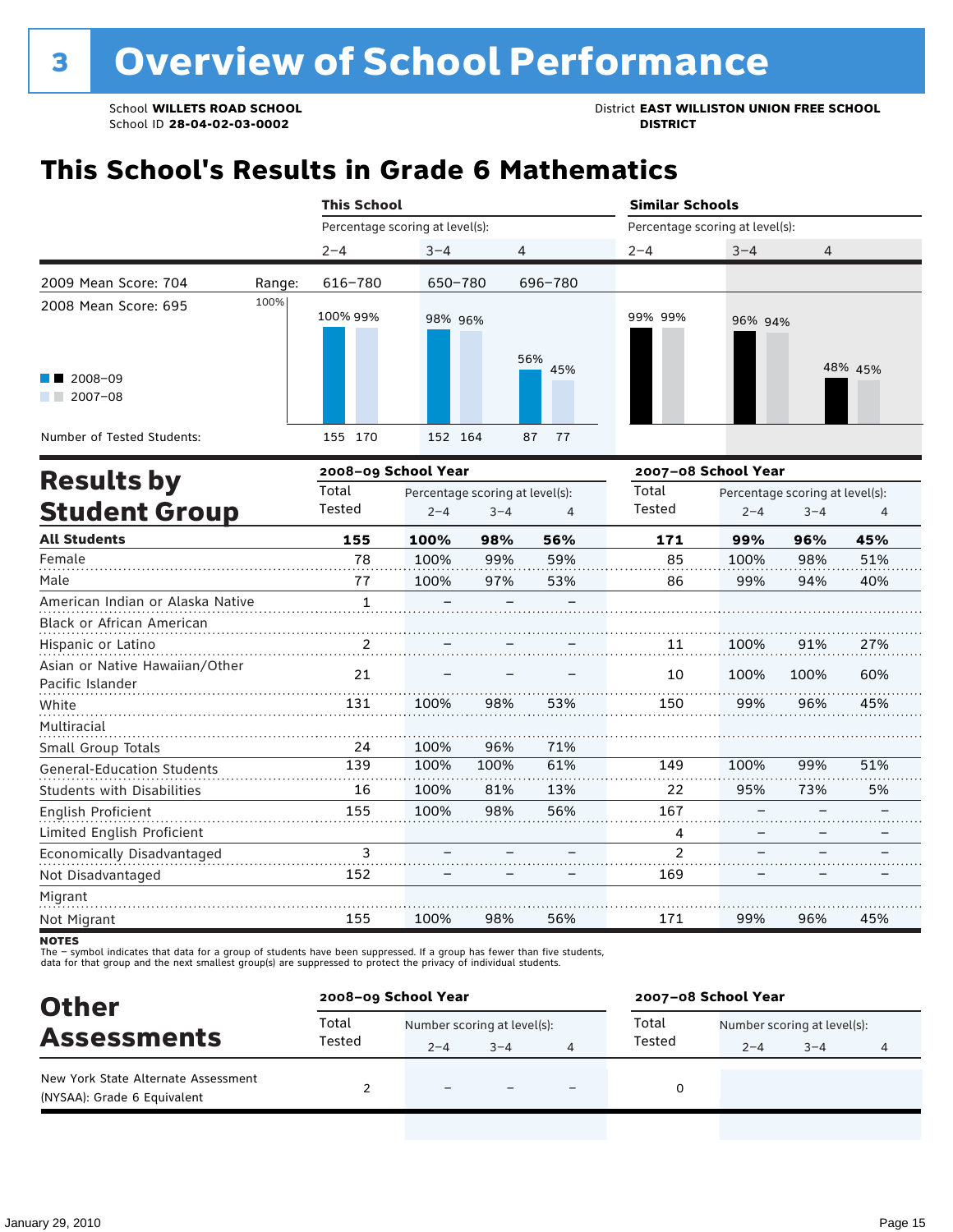School ID 28-04-02-03-0002

School **WILLETS ROAD SCHOOL**<br>School ID 28-04-02-03-0002<br>**DISTRICT** DISTRICT

# **This School's Results in Grade 7 English Language Arts**

|                                       |        | <b>This School</b> |                                 |                                 | <b>Similar Schools</b>          |                                 |         |                 |  |  |
|---------------------------------------|--------|--------------------|---------------------------------|---------------------------------|---------------------------------|---------------------------------|---------|-----------------|--|--|
|                                       |        |                    | Percentage scoring at level(s): |                                 | Percentage scoring at level(s): |                                 |         |                 |  |  |
|                                       |        | $2 - 4$            | $3 - 4$                         | 4                               | $2 - 4$                         | $3 - 4$                         | 4       |                 |  |  |
| 2009 Mean Score: 684                  | Range: | 600-790            | 650-790                         | 705-790*                        |                                 |                                 |         |                 |  |  |
| 2008 Mean Score: 682                  | 100%   | 100%100%           | 97% 91%                         |                                 | 100%100%                        | 96% 91%                         |         |                 |  |  |
| $\blacksquare$ 2008-09<br>$2007 - 08$ |        |                    |                                 | 19%<br>8%                       |                                 |                                 | 16%     | 6%              |  |  |
| Number of Tested Students:            |        | 172 151            | 166<br>137                      | 32<br>12                        |                                 |                                 |         |                 |  |  |
|                                       |        |                    | 2008-09 School Year             |                                 | 2007-08 School Year             |                                 |         |                 |  |  |
| <b>Results by</b>                     |        | Total              |                                 | Percentage scoring at level(s): |                                 | Percentage scoring at level(s): |         |                 |  |  |
| <b>Student Group</b>                  |        | Tested             | $2 - 4$                         | $3 - 4$<br>4                    | Tested                          | $2 - 4$                         | $3 - 4$ | $\overline{4}$  |  |  |
| <b>All Students</b>                   |        | 172                | 100%<br>97%                     | 19%                             | 151                             | 100%                            | 91%     | 8%              |  |  |
| $F$ amala                             |        | 0C                 | 10001<br>10001                  | 2201                            | $\overline{\phantom{a}}$        | 10001                           | 0.201   | 00 <sup>2</sup> |  |  |

| Female                            | 86  | 100% | 100% | 23% | 72  | 100% | 93% | 8% |
|-----------------------------------|-----|------|------|-----|-----|------|-----|----|
| Male                              | 86  | 100% | 93%  | 14% | 79  | 100% | 89% | 8% |
| American Indian or Alaska Native  |     |      |      |     |     |      |     |    |
| Black or African American         |     |      |      |     |     |      |     |    |
| Hispanic or Latino                | 10  | 100% | 90%  | 0%  | З   |      |     |    |
| Asian or Native Hawaiian/Other    | 11  | 100% | 91%  | 18% | 16  |      |     |    |
| Pacific Islander                  |     |      |      |     |     |      |     |    |
| White                             | 151 | 100% | 97%  | 20% | 131 | 100% | 92% | 8% |
| Multiracial                       |     |      |      |     |     |      |     |    |
| Small Group Totals                |     |      |      |     | 20  | 100% | 80% | 5% |
| <b>General-Education Students</b> | 143 | 100% | 99%  | 22% | 129 | 100% | 93% | 9% |
| <b>Students with Disabilities</b> | 29  | 100% | 86%  | 0%  | 22  | 100% | 77% | 0% |
| English Proficient                | 169 |      |      |     | 148 |      |     |    |
| Limited English Proficient        | 3   |      |      |     | 3   |      |     |    |
| Economically Disadvantaged        | 3   |      |      |     | 4   |      |     |    |
| Not Disadvantaged                 | 169 |      |      |     | 147 |      |     |    |
| Migrant                           |     |      |      |     |     |      |     |    |
| Not Migrant                       | 172 | 100% | 97%  | 19% | 151 | 100% | 91% | 8% |

**NOTES** 

The – symbol indicates that data for a group of students have been suppressed. If a group has fewer than five students,<br>data for that group and the next smallest group(s) are suppressed to protect the privacy of individual

\* Level 4 range is for 2008–09 only. The 2007–08 range is 712–790.

| <b>Other</b>                                                                                         |          | 2008-09 School Year         |         |     | 2007-08 School Year |                             |         |     |  |
|------------------------------------------------------------------------------------------------------|----------|-----------------------------|---------|-----|---------------------|-----------------------------|---------|-----|--|
|                                                                                                      | Total    | Number scoring at level(s): |         |     | Total               | Number scoring at level(s): |         |     |  |
| <b>Assessments</b>                                                                                   | Tested   | $2 - 4$                     | $3 - 4$ | 4   | Tested              | $2 - 4$                     | $3 - 4$ | 4   |  |
| New York State Alternate Assessment<br>(NYSAA): Grade 7 Equivalent                                   |          |                             |         |     |                     |                             |         |     |  |
| New York State English as a Second<br>Language Achievement Test (NYSESLAT) <sup>+</sup> :<br>Grade 7 | $\Omega$ | N/A                         | N/A     | N/A | 0                   | N/A                         | N/A     | N/A |  |

† These counts represent recently arrived LEP students who used the NYSESLAT to fulfill the English language arts participation requirement.